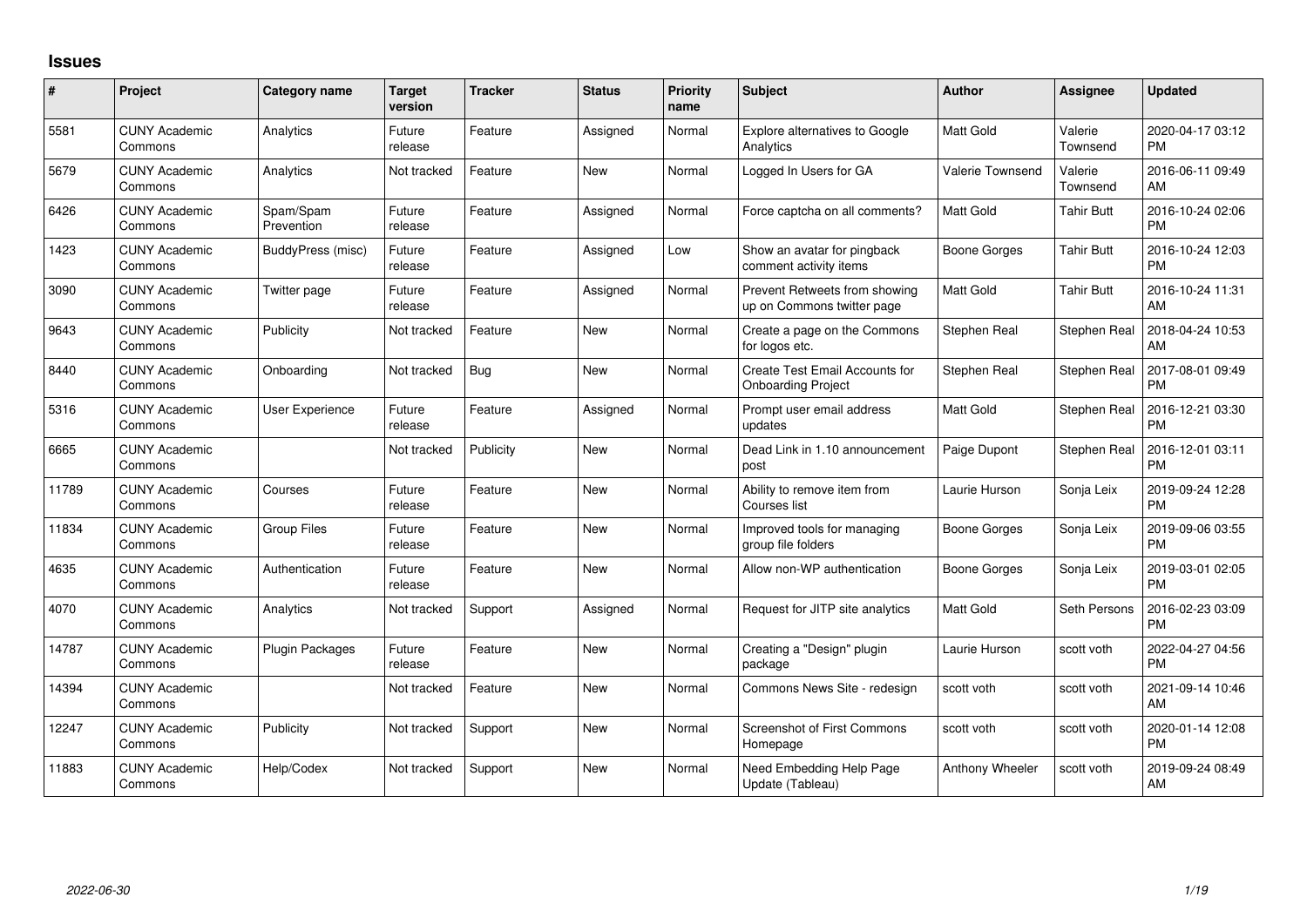| #     | Project                         | Category name               | <b>Target</b><br>version | <b>Tracker</b> | <b>Status</b>        | <b>Priority</b><br>name | Subject                                                                                                                                      | Author           | Assignee            | <b>Updated</b>                |
|-------|---------------------------------|-----------------------------|--------------------------|----------------|----------------------|-------------------------|----------------------------------------------------------------------------------------------------------------------------------------------|------------------|---------------------|-------------------------------|
| 9908  | <b>CUNY Academic</b><br>Commons |                             | Not tracked              | Feature        | New                  | Normal                  | Is it possible to send email<br>updates to users (or an email<br>address not on the list) for only a<br>single page AFTER being<br>prompted? | Michael Shields  | scott voth          | 2018-06-11 01:34<br><b>PM</b> |
| 6115  | <b>CUNY Academic</b><br>Commons | Publicity                   | Not tracked              | Feature        | Assigned             | Normal                  | create digital signage for GC                                                                                                                | <b>Matt Gold</b> | scott voth          | 2016-10-11 10:09<br><b>PM</b> |
| 636   | <b>CUNY Academic</b><br>Commons | WordPress (misc)            | Not tracked              | Support        | Assigned             | Normal                  | Create Lynda.com-like Table of<br>Contents for Prospective Tutorial<br>Screencasts                                                           | Matt Gold        | scott voth          | 2016-02-23 03:12<br><b>PM</b> |
| 3565  | <b>CUNY Academic</b><br>Commons | My Commons                  | Not tracked              | Documentation  | New                  | Normal                  | <b>Load Newest inconsistencies</b>                                                                                                           | Chris Stein      | scott voth          | 2015-11-09 01:16<br><b>PM</b> |
| 4222  | <b>CUNY Academic</b><br>Commons | <b>User Experience</b>      | Future<br>release        | Design/UX      | New                  | Normal                  | Add information to 'Delete<br>Account' page                                                                                                  | Samantha Raddatz | scott voth          | 2015-06-26 11:35<br>AM        |
| 3524  | <b>CUNY Academic</b><br>Commons | Documentation               | Not tracked              | Documentation  | Assigned             | Normal                  | Post describing all you can do<br>when starting up a new blog/group                                                                          | Matt Gold        | scott voth          | 2014-10-04 12:56<br><b>PM</b> |
| 5826  | <b>CUNY Academic</b><br>Commons | <b>WordPress Plugins</b>    | Future<br>release        | Support        | Reporter<br>Feedback | Normal                  | Remove Subscription Options<br>plugin from directory                                                                                         | Sarah Morgano    | Sarah<br>Morgano    | 2016-10-21 04:14<br><b>PM</b> |
| 2612  | <b>CUNY Academic</b><br>Commons |                             | Not tracked              | Publicity      | Assigned             | Normal                  | Pinterest site for the Commons                                                                                                               | local admin      | Sarah<br>Morgano    | 2016-03-04 11:19<br>AM        |
| 3510  | <b>CUNY Academic</b><br>Commons | Publicity                   | 1.7                      | Publicity      | Assigned             | Normal                  | Post on the News Blog re: 'My<br>Commons'                                                                                                    | Micki Kaufman    | Sarah<br>Morgano    | 2014-10-15 11:18<br>AM        |
| 3511  | <b>CUNY Academic</b><br>Commons | Publicity                   | 1.7                      | Publicity      | Assigned             | Normal                  | Social media for 1.7                                                                                                                         | Micki Kaufman    | Sarah<br>Morgano    | 2014-10-14 03:32<br><b>PM</b> |
| 10439 | <b>CUNY Academic</b><br>Commons | Design                      | 2.1.0                    | Design/UX      | <b>New</b>           | Normal                  | Create Style Guide for Commons                                                                                                               | Sonja Leix       | Sara Cannon         | 2022-06-28 01:43<br>РM        |
| 10580 | <b>CUNY Academic</b><br>Commons | Information<br>Architecture | Future<br>release        | Design/UX      | <b>New</b>           | Normal                  | Primary nav item review                                                                                                                      | Boone Gorges     | Sara Cannon         | 2022-06-28 01:29<br>РM        |
| 5050  | <b>CUNY Academic</b><br>Commons | Social Paper                | Future<br>release        | Feature        | <b>New</b>           | Low                     | Making comments visible in SP<br>editing mode (SP suggestion #1)                                                                             | Marilyn Weber    | Samantha<br>Raddatz | 2019-09-17 11:10<br><b>PM</b> |
| 5053  | <b>CUNY Academic</b><br>Commons | Social Paper                | Future<br>release        | Feature        | New                  | Low                     | Scrollable menu to add readers<br>(SP suggestion #4)                                                                                         | Marilyn Weber    | Samantha<br>Raddatz | 2016-04-21 05:21<br><b>PM</b> |
| 5397  | <b>CUNY Academic</b><br>Commons | Social Paper                | Future<br>release        | Feature        | <b>New</b>           | Normal                  | frustrating to have to<br>enable/disable in SP                                                                                               | Marilyn Weber    | Samantha<br>Raddatz | 2016-04-20 03:39<br><b>PM</b> |
| 5298  | <b>CUNY Academic</b><br>Commons |                             | Not tracked              | Publicity      | New                  | Normal                  | Survey Pop-Up Text                                                                                                                           | Samantha Raddatz | Samantha<br>Raddatz | 2016-03-22 12:27<br>PM        |
| 5317  | <b>CUNY Academic</b><br>Commons | Group Blogs                 | Not tracked              | <b>Bug</b>     | Reporter<br>Feedback | Normal                  | Notifications of New Post Didn't<br>Come                                                                                                     | Luke Waltzer     | Samantha<br>Raddatz | 2016-03-21 10:41<br>PM        |
| 4986  | <b>CUNY Academic</b><br>Commons | ZenDesk                     | Not tracked              | Support        | Assigned             | Normal                  | Prepare documentation for<br>Zendesk re web widget                                                                                           | Matt Gold        | Samantha<br>Raddatz | 2016-02-25 03:09<br>PM        |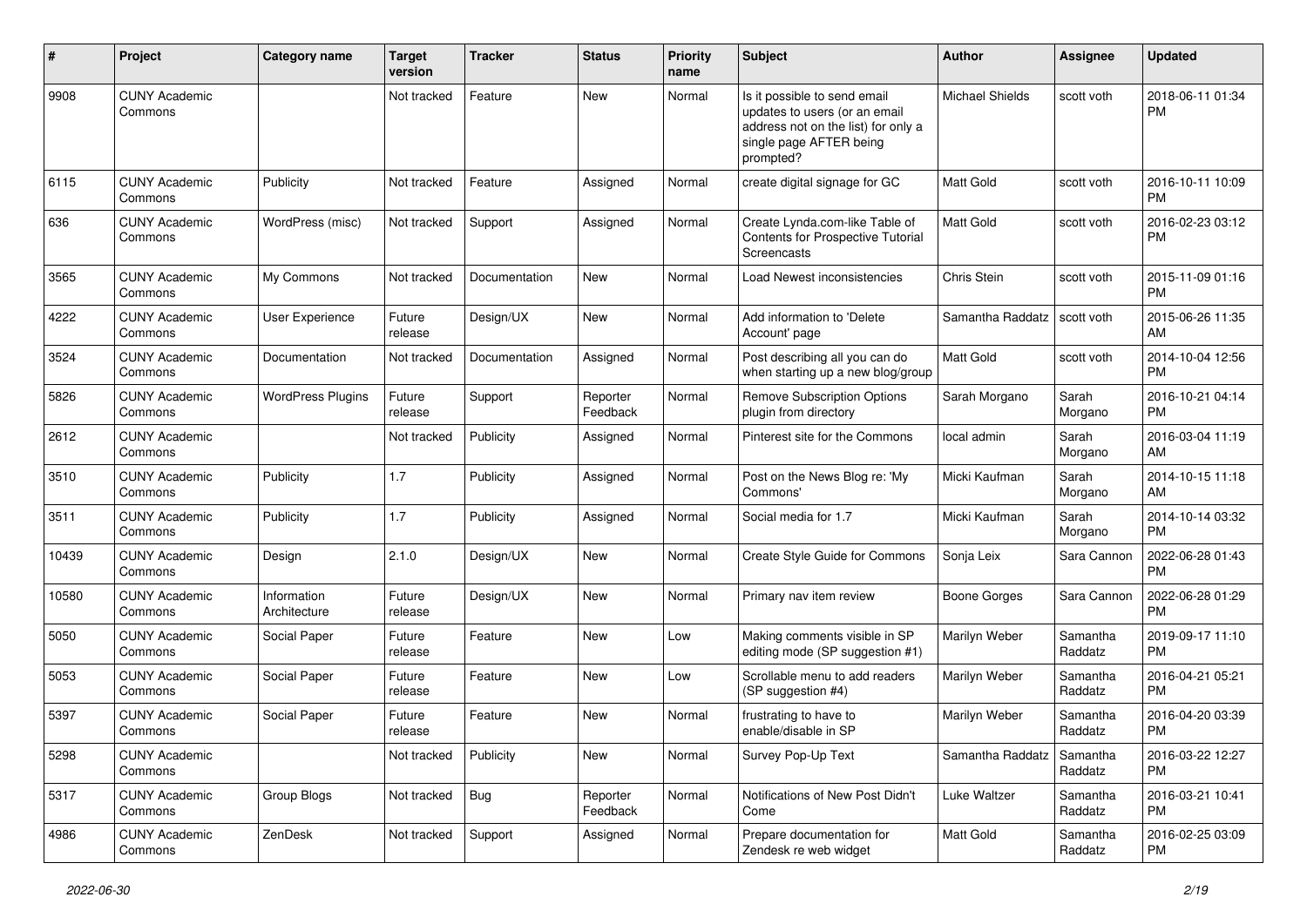| #    | <b>Project</b>                  | Category name           | <b>Target</b><br>version | <b>Tracker</b> | <b>Status</b>        | <b>Priority</b><br>name | <b>Subject</b>                                                                                                                                        | <b>Author</b>           | <b>Assignee</b>     | <b>Updated</b>                |
|------|---------------------------------|-------------------------|--------------------------|----------------|----------------------|-------------------------|-------------------------------------------------------------------------------------------------------------------------------------------------------|-------------------------|---------------------|-------------------------------|
| 5225 | <b>CUNY Academic</b><br>Commons | Registration            | Future<br>release        | Feature        | Assigned             | Normal                  | On-boarding Issues                                                                                                                                    | Luke Waltzer            | Samantha<br>Raddatz | 2016-02-12 02:58<br><b>PM</b> |
| 5058 | <b>CUNY Academic</b><br>Commons | Social Paper            | Future<br>release        | Feature        | <b>New</b>           | Low                     | Can there be a clearer signal that<br>even when comments have<br>already been made you add<br>comments by clicking on the side?<br>(SP suggestion #5) | Marilyn Weber           | Samantha<br>Raddatz | 2016-02-11 10:24<br><b>PM</b> |
| 5183 | <b>CUNY Academic</b><br>Commons | Social Paper            | Future<br>release        | Design/UX      | <b>New</b>           | Normal                  | Creating a new paper when<br>viewing an existing paper                                                                                                | Raffi<br>Khatchadourian | Samantha<br>Raddatz | 2016-02-02 12:09<br><b>PM</b> |
| 1105 | <b>CUNY Academic</b><br>Commons | WordPress (misc)        | Future<br>release        | Feature        | Assigned             | Normal                  | Rephrase Blog Privacy Options                                                                                                                         | <b>Matt Gold</b>        | Samantha<br>Raddatz | 2015-11-09 06:19<br><b>PM</b> |
| 1456 | <b>CUNY Academic</b><br>Commons | Group Invitations       | Future<br>release        | Feature        | Reporter<br>Feedback | Low                     | Invite to Group Button from Profile<br>Field                                                                                                          | <b>Matt Gold</b>        | Samantha<br>Raddatz | 2015-11-09 05:59<br><b>PM</b> |
| 481  | <b>CUNY Academic</b><br>Commons | Groups (misc)           | Future<br>release        | Feature        | Assigned             | Normal                  | ability to archive inactive groups<br>and blogs                                                                                                       | Michael Mandiberg       | Samantha<br>Raddatz | 2015-11-09 05:56<br><b>PM</b> |
| 653  | <b>CUNY Academic</b><br>Commons | Group Blogs             | Future<br>release        | Feature        | Assigned             | Normal                  | Redesign Integration of Groups<br>and Blogs                                                                                                           | <b>Matt Gold</b>        | Samantha<br>Raddatz | 2015-11-09 05:40<br><b>PM</b> |
| 310  | <b>CUNY Academic</b><br>Commons | BuddyPress (misc)       | Future<br>release        | Feature        | Assigned             | Low                     | <b>Friend Request Email</b>                                                                                                                           | <b>Matt Gold</b>        | Samantha<br>Raddatz | 2015-11-09 05:08<br><b>PM</b> |
| 308  | <b>CUNY Academic</b><br>Commons | Registration            | Future<br>release        | Feature        | <b>New</b>           | Normal                  | Group recommendations for<br>signup process                                                                                                           | Boone Gorges            | Samantha<br>Raddatz | 2015-11-09 05:07<br><b>PM</b> |
| 3473 | <b>CUNY Academic</b><br>Commons | User Experience         | Future<br>release        | Feature        | Assigned             | Normal                  | Commons profile: Add help info<br>about "Positions" replacing "title"                                                                                 | Keith Miyake            | Samantha<br>Raddatz | 2015-11-09 02:28<br><b>PM</b> |
| 4661 | <b>CUNY Academic</b><br>Commons | User Experience         | Future<br>release        | Bug            | Assigned             | Normal                  | Simplify Events text                                                                                                                                  | <b>Matt Gold</b>        | Samantha<br>Raddatz | 2015-10-02 09:06<br><b>PM</b> |
| 4622 | <b>CUNY Academic</b><br>Commons | <b>Public Portfolio</b> | Future<br>release        | Design/UX      | <b>New</b>           | Normal                  | <b>Profile Visibility Settings</b>                                                                                                                    | Samantha Raddatz        | Samantha<br>Raddatz | 2015-09-21 12:18<br><b>PM</b> |
| 4226 | <b>CUNY Academic</b><br>Commons | <b>BuddyPress Docs</b>  | Future<br>release        | Design/UX      | <b>New</b>           | Normal                  | Add option to connect a Doc with<br>a Group                                                                                                           | Samantha Raddatz        | Samantha<br>Raddatz | 2015-09-09 04:08<br><b>PM</b> |
| 4404 | <b>CUNY Academic</b><br>Commons | Public Portfolio        | Future<br>release        | Design/UX      | Assigned             | Normal                  | Change color of permissions info<br>on portfolio editing interface                                                                                    | <b>Matt Gold</b>        | Samantha<br>Raddatz | 2015-08-11 05:28<br><b>PM</b> |
| 4235 | <b>CUNY Academic</b><br>Commons |                         | Not tracked              | Design/UX      | Assigned             | Normal                  | Explore user experience around<br>comments on forum topics vs docs                                                                                    | <b>Matt Gold</b>        | Samantha<br>Raddatz | 2015-07-21 10:23<br>AM        |
| 4253 | <b>CUNY Academic</b><br>Commons | <b>Public Portfolio</b> | Future<br>release        | Design/UX      | <b>New</b>           | Normal                  | Encourage users to add portfolio<br>content                                                                                                           | Samantha Raddatz        | Samantha<br>Raddatz | 2015-07-07 11:32<br>AM        |
| 4221 | <b>CUNY Academic</b><br>Commons | Group Forums            | Future<br>release        | Design/UX      | Assigned             | Normal                  | Add 'Number of Posts' display<br>option to Forum page                                                                                                 | Samantha Raddatz        | Samantha<br>Raddatz | 2015-06-26 02:21<br><b>PM</b> |
| 4027 | <b>CUNY Academic</b><br>Commons | Commons In A Box        | Not tracked              | Design/UX      | Assigned             | Normal                  | Usability review of CBOX update<br>procedures                                                                                                         | <b>Matt Gold</b>        | Samantha<br>Raddatz | 2015-05-11 06:36<br><b>PM</b> |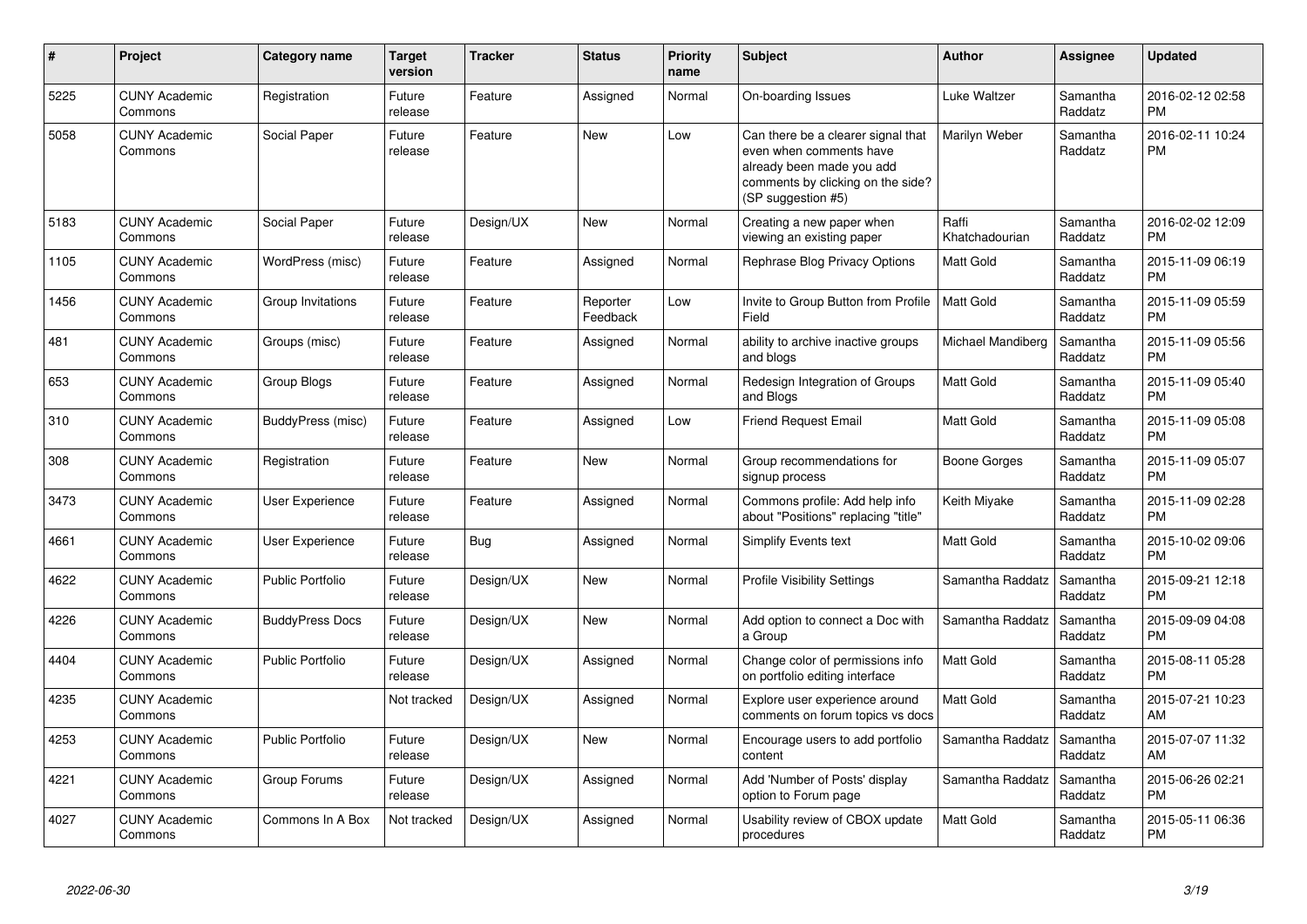| #     | Project                         | <b>Category name</b>     | <b>Target</b><br>version | <b>Tracker</b> | <b>Status</b>        | Priority<br>name | <b>Subject</b>                                          | <b>Author</b>           | <b>Assignee</b>     | <b>Updated</b>                |
|-------|---------------------------------|--------------------------|--------------------------|----------------|----------------------|------------------|---------------------------------------------------------|-------------------------|---------------------|-------------------------------|
| 3458  | <b>CUNY Academic</b><br>Commons | Groups (misc)            | Future<br>release        | Feature        | Assigned             | Normal           | Filter Members of Group by<br>Campus                    | Michael Smith           | Samantha<br>Raddatz | 2014-09-26 08:32<br><b>PM</b> |
| 497   | <b>CUNY Academic</b><br>Commons | <b>WordPress Plugins</b> | Future<br>release        | Feature        | Assigned             | Normal           | Drag and Drop Ordering on<br><b>Gallery Post Plugin</b> | <b>Matt Gold</b>        | Ron Rennick         | 2015-11-09 06:18<br><b>PM</b> |
| 16319 | <b>CUNY Academic</b><br>Commons | <b>WordPress Plugins</b> | 2.0.3                    | Bug            | <b>New</b>           | Normal           | <b>Request for Events Calendar Pro</b><br>5.14.2 update | Raymond Hoh             | Raymond<br>Hoh      | 2022-06-29 03:24<br><b>PM</b> |
| 13457 | <b>CUNY Academic</b><br>Commons | Group Forums             | 2.0.3                    | Bug            | <b>New</b>           | High             | Forum post not sending<br>notifications                 | Filipa Calado           | Raymond<br>Hoh      | 2022-06-29 11:32<br>AM        |
| 11649 | <b>CUNY Academic</b><br>Commons | <b>WordPress Plugins</b> | 2.0.3                    | <b>Bug</b>     | In Progress          | Normal           | CC license displayed on every<br>page                   | Gina Cherry             | Raymond<br>Hoh      | 2022-06-29 11:32<br>AM        |
| 16245 | <b>CUNY Academic</b><br>Commons | WordPress (misc)         |                          | Bug            | Reporter<br>Feedback | Normal           | Save Button missing on<br>WordPress Profile page        | scott voth              | Raymond<br>Hoh      | 2022-06-16 03:09<br><b>PM</b> |
| 16177 | <b>CUNY Academic</b><br>Commons | Reply By Email           |                          | <b>Bug</b>     | New                  | Normal           | Switch to Inbound mode for RBE                          | Raymond Hoh             | Raymond<br>Hoh      | 2022-05-30 04:32<br><b>PM</b> |
| 13946 | <b>CUNY Academic</b><br>Commons | <b>WordPress Plugins</b> | 2.1.0                    | Support        | Assigned             | Normal           | Custom Embed handler For<br>OneDrive files              | scott voth              | Raymond<br>Hoh      | 2022-05-26 10:46<br>AM        |
| 16110 | <b>CUNY Academic</b><br>Commons |                          |                          | Support        | Reporter<br>Feedback | Normal           | remove Creative Commons<br>license from pages?          | Marilyn Weber           | Raymond<br>Hoh      | 2022-05-17 06:11<br><b>PM</b> |
| 11243 | <b>CUNY Academic</b><br>Commons | BuddyPress (misc)        | Future<br>release        | Bug            | New                  | Normal           | Audit bp-custom.php                                     | Raymond Hoh             | Raymond<br>Hoh      | 2022-04-26 11:59<br>AM        |
| 15516 | <b>CUNY Academic</b><br>Commons | <b>WordPress Plugins</b> |                          | Bug            | Reporter<br>Feedback | Normal           | Can't publish or save draft of post<br>on wordpress.com | Raffi<br>Khatchadourian | Raymond<br>Hoh      | 2022-03-02 05:52<br><b>PM</b> |
| 14994 | <b>CUNY Academic</b><br>Commons | cdev.gc.cuny.edu         | Not tracked              | Support        | In Progress          | Normal           | Clear Cache on CDEV                                     | scott voth              | Raymond<br>Hoh      | 2021-12-07 03:51<br><b>PM</b> |
| 14983 | <b>CUNY Academic</b><br>Commons | WordPress (misc)         | Not tracked              | Support        | Reporter<br>Feedback | Normal           | "Read More" tag not working                             | Rebecca Krisel          | Raymond<br>Hoh      | 2021-11-23 01:17<br><b>PM</b> |
| 13358 | <b>CUNY Academic</b><br>Commons | Group Forums             | Future<br>release        | Feature        | New                  | Normal           | Improved UI for group forum<br>threading settings       | Boone Gorges            | Raymond<br>Hoh      | 2021-11-19 12:27<br><b>PM</b> |
| 14496 | <b>CUNY Academic</b><br>Commons | Domain Mapping           | Future<br>release        | Bug            | New                  | Normal           | Mapped domain SSO uses<br>third-party cookies           | Raymond Hoh             | Raymond<br>Hoh      | 2021-05-24 04:03<br><b>PM</b> |
| 7115  | <b>CUNY Academic</b><br>Commons | Groups (misc)            | Future<br>release        | Feature        | Reporter<br>Feedback | Normal           | make licensing info clear during<br>group creation      | Matt Gold               | Raymond<br>Hoh      | 2020-12-08 11:32<br>AM        |
| 13430 | <b>CUNY Academic</b><br>Commons | Reply By Email           | Not tracked              | Bug            | New                  | Normal           | Delay in RBE                                            | Luke Waltzer            | Raymond<br>Hoh      | 2020-10-13 11:16<br>AM        |
| 13328 | <b>CUNY Academic</b><br>Commons | Group Forums             | Not tracked              | Bug            | Reporter<br>Feedback | Normal           | cross-posting in two related<br>groups                  | Marilyn Weber           | Raymond<br>Hoh      | 2020-09-15 10:39<br><b>PM</b> |
| 13286 | <b>CUNY Academic</b><br>Commons |                          | Not tracked              | Support        | <b>New</b>           | Normal           | problem connecting with<br>WordPress app                | Marilyn Weber           | Raymond<br>Hoh      | 2020-09-08 11:16<br>AM        |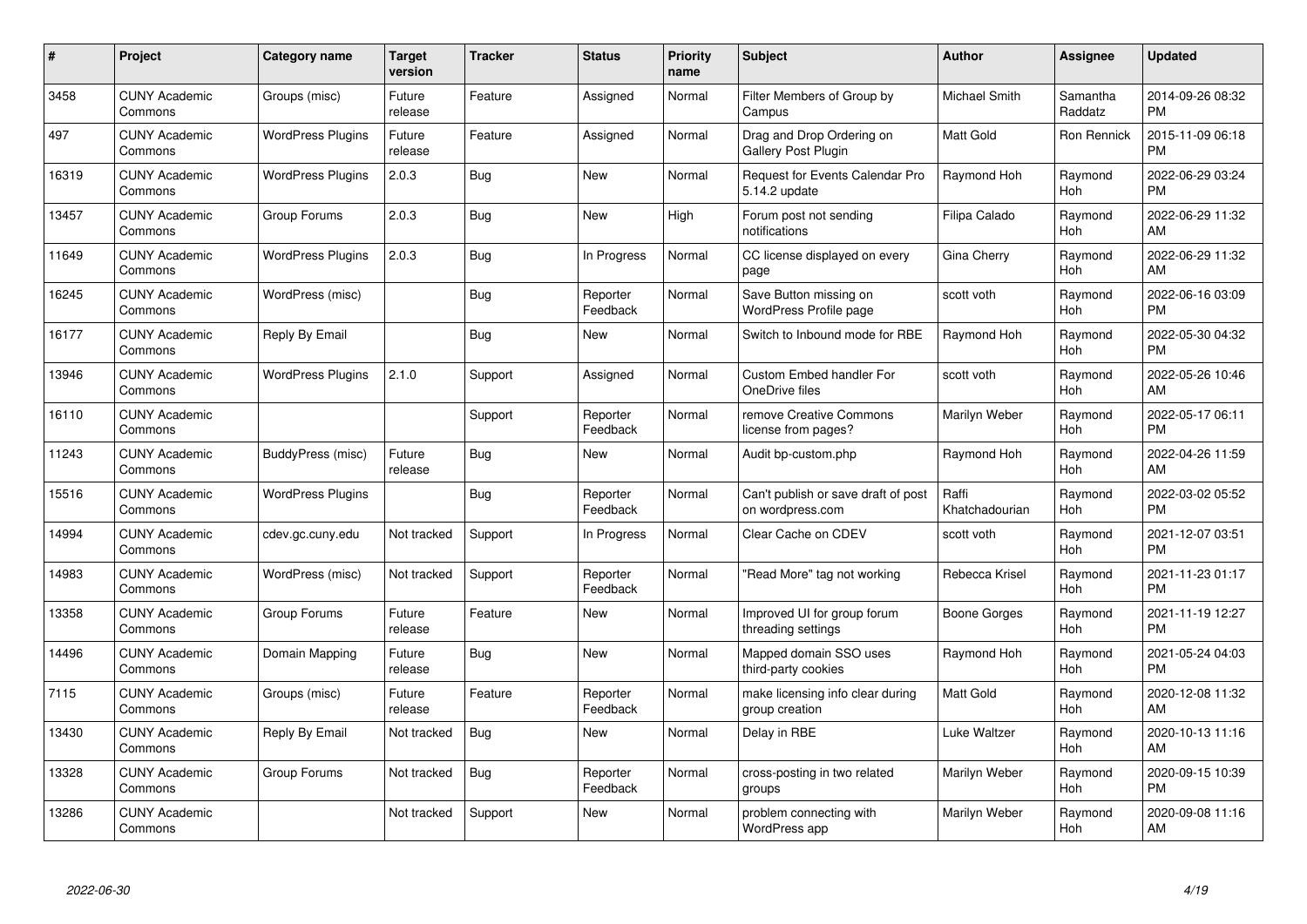| #     | <b>Project</b>                  | Category name              | <b>Target</b><br>version | <b>Tracker</b> | <b>Status</b>        | <b>Priority</b><br>name | <b>Subject</b>                                                   | <b>Author</b>    | Assignee       | <b>Updated</b>                |
|-------|---------------------------------|----------------------------|--------------------------|----------------|----------------------|-------------------------|------------------------------------------------------------------|------------------|----------------|-------------------------------|
| 12741 | <b>CUNY Academic</b><br>Commons | <b>WordPress Plugins</b>   | Not tracked              | Support        | Reporter<br>Feedback | Normal                  | Tableau Public Viz Block                                         | Marilyn Weber    | Raymond<br>Hoh | 2020-05-12 11:00<br>AM        |
| 11971 | <b>CUNY Academic</b><br>Commons | <b>Email Notifications</b> | Future<br>release        | Bug            | Reporter<br>Feedback | Low                     | Pictures obscured in emailed post<br>notifications               | Marilyn Weber    | Raymond<br>Hoh | 2019-11-21 01:14<br><b>PM</b> |
| 12004 | <b>CUNY Academic</b><br>Commons |                            | Not tracked              | Support        | Reporter<br>Feedback | Normal                  | Notifications for spam blog<br>comments                          | Gina Cherry      | Raymond<br>Hoh | 2019-11-01 12:05<br><b>PM</b> |
| 11624 | <b>CUNY Academic</b><br>Commons | WordPress (misc)           | Not tracked              | Support        | New                  | Normal                  | Change pages into posts or swap<br>database for a Commons site?  | Stephen Klein    | Raymond<br>Hoh | 2019-07-09 11:04<br>AM        |
| 11149 | <b>CUNY Academic</b><br>Commons |                            | Not tracked              | Support        | Reporter<br>Feedback | Normal                  | comments getting blocked                                         | Marilyn Weber    | Raymond<br>Hoh | 2019-03-26 11:40<br>AM        |
| 5016  | <b>CUNY Academic</b><br>Commons | Events                     | Future<br>release        | Feature        | Assigned             | Low                     | Allow comments to be posted on<br>events                         | <b>Matt Gold</b> | Raymond<br>Hoh | 2019-03-01 02:23<br><b>PM</b> |
| 10659 | <b>CUNY Academic</b><br>Commons | Group Forums               | Future<br>release        | Feature        | Assigned             | Normal                  | Post to multiple groups via email                                | <b>Matt Gold</b> | Raymond<br>Hoh | 2018-11-15 12:54<br>AM        |
| 10262 | <b>CUNY Academic</b><br>Commons |                            | Not tracked              | <b>Bug</b>     | Reporter<br>Feedback | Normal                  | Newsletter Plugin: Broken Image<br>at Bottom of All Newsletters  | Mark Webb        | Raymond<br>Hoh | 2018-08-30 05:17<br><b>PM</b> |
| 9729  | <b>CUNY Academic</b><br>Commons | <b>SEO</b>                 | Not tracked              | Support        | <b>New</b>           | Normal                  | 503 Errors showing on<br>newlaborforum.cuny.edu                  | Diane Krauthamer | Raymond<br>Hoh | 2018-05-22 04:48<br><b>PM</b> |
| 9346  | <b>CUNY Academic</b><br>Commons | WordPress (misc)           | Not tracked              | Bug            | <b>New</b>           | Normal                  | Clone cetls.bmcc.cuny.edu for<br>development                     | Owen Roberts     | Raymond<br>Hoh | 2018-03-06 05:35<br><b>PM</b> |
| 8991  | <b>CUNY Academic</b><br>Commons | Reply By Email             | Not tracked              | <b>Bug</b>     | Hold                 | Normal                  | RBE duplicate email message<br>issue                             | <b>Matt Gold</b> | Raymond<br>Hoh | 2018-02-18 08:53<br><b>PM</b> |
| 9060  | <b>CUNY Academic</b><br>Commons | Commons In A Box           | Not tracked              | <b>Bug</b>     | Hold                 | Normal                  | Problems with CBox image library<br>/ upload                     | Lisa Rhody       | Raymond<br>Hoh | 2018-01-10 03:26<br><b>PM</b> |
| 8992  | <b>NYCDH Community</b><br>Site  |                            |                          | Bug            | Assigned             | Normal                  | Multiple RBE error reports                                       | <b>Matt Gold</b> | Raymond<br>Hoh | 2017-12-11 05:43<br><b>PM</b> |
| 8976  | <b>CUNY Academic</b><br>Commons | Reply By Email             | Not tracked              | Feature        | Assigned             | Normal                  | Package RBE new topics posting?                                  | <b>Matt Gold</b> | Raymond<br>Hoh | 2017-12-04 02:34<br><b>PM</b> |
| 7928  | <b>CUNY Academic</b><br>Commons | Group Forums               | Not tracked              | <b>Bug</b>     | New                  | Normal                  | Duplicate Forum post                                             | Luke Waltzer     | Raymond<br>Hoh | 2017-04-11 09:27<br><b>PM</b> |
| 6995  | <b>CUNY Academic</b><br>Commons | Home Page                  | Not tracked              | <b>Bug</b>     | Assigned             | Normal                  | member filter on homepage not<br>working                         | <b>Matt Gold</b> | Raymond<br>Hoh | 2016-12-11 09:46<br><b>PM</b> |
| 6644  | <b>CUNY Academic</b><br>Commons |                            | Not tracked              | Bug            | Reporter<br>Feedback | High                    | White Screen at Login Pge                                        | Luke Waltzer     | Raymond<br>Hoh | 2016-11-21 10:34<br><b>PM</b> |
| 6749  | <b>CUNY Academic</b><br>Commons | Events                     | Future<br>release        | Bug            | New                  | Low                     | BPEO iCal request can trigger<br>very large number of DB queries | Boone Gorges     | Raymond<br>Hoh | 2016-11-15 10:09<br><b>PM</b> |
| 6671  | <b>CUNY Academic</b><br>Commons | Reply By Email             | Not tracked              | Bug            | Assigned             | Normal                  | "Post too often" RBE error<br>message                            | <b>Matt Gold</b> | Raymond<br>Hoh | 2016-11-11 09:55<br>AM        |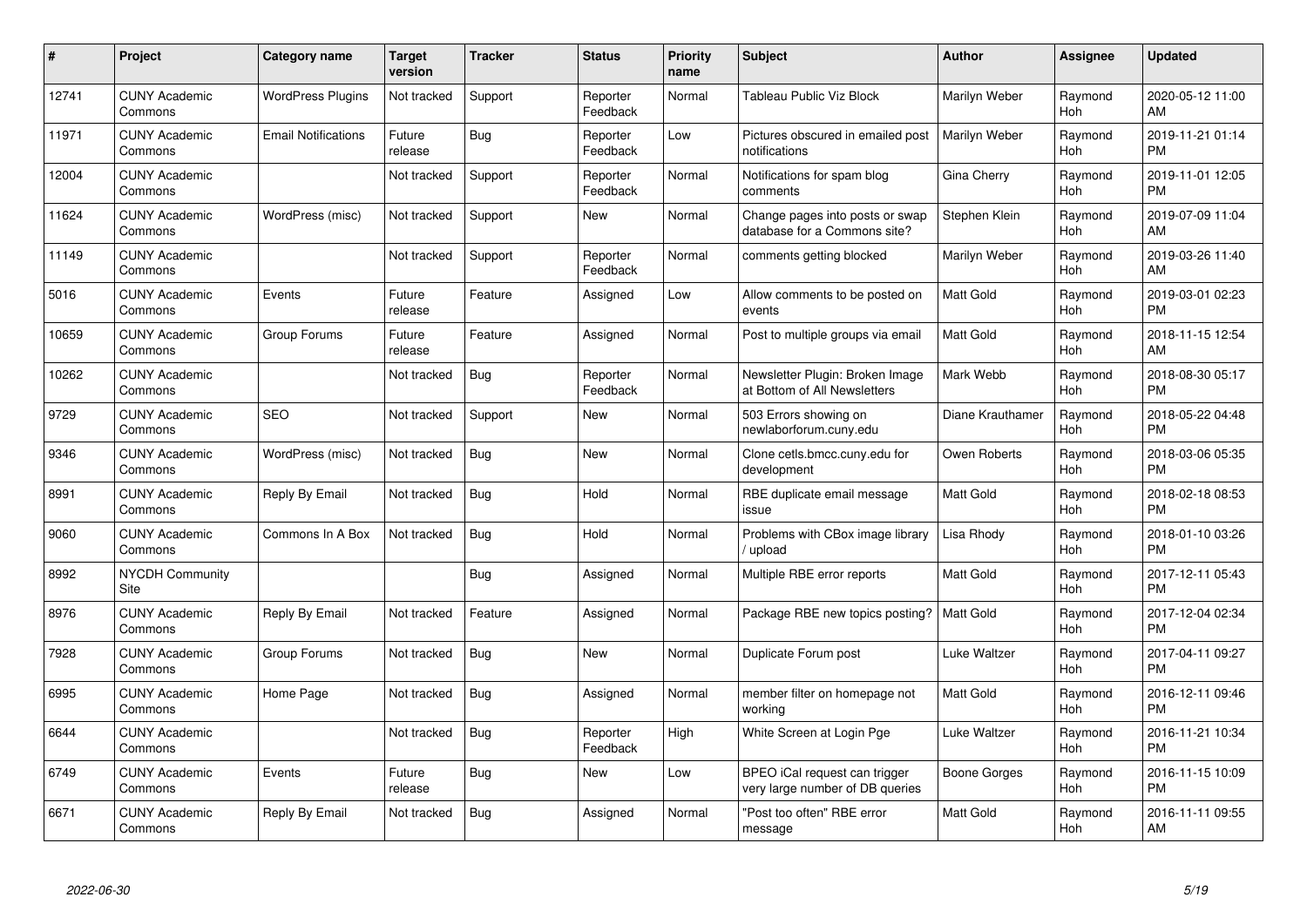| #     | Project                               | <b>Category name</b>       | <b>Target</b><br>version | <b>Tracker</b> | <b>Status</b> | <b>Priority</b><br>name | <b>Subject</b>                                                                       | <b>Author</b>           | Assignee              | <b>Updated</b>                |
|-------|---------------------------------------|----------------------------|--------------------------|----------------|---------------|-------------------------|--------------------------------------------------------------------------------------|-------------------------|-----------------------|-------------------------------|
| 5691  | <b>CUNY Academic</b><br>Commons       | <b>Blogs (BuddyPress)</b>  | Future<br>release        | Bug            | Assigned      | High                    | Differing numbers on Sites display                                                   | <b>Matt Gold</b>        | Raymond<br><b>Hoh</b> | 2016-06-13 01:37<br><b>PM</b> |
| 5282  | <b>CUNY Academic</b><br>Commons       | Social Paper               | Future<br>release        | <b>Bug</b>     | <b>New</b>    | Normal                  | Replying via email directs to paper<br>but not individual comment.                   | Marilyn Weber           | Raymond<br><b>Hoh</b> | 2016-03-02 01:48<br><b>PM</b> |
| 3369  | <b>CUNY Academic</b><br>Commons       | Reply By Email             | Not tracked              | Outreach       | Hold          | Normal                  | Release reply by email to WP<br>plugin directory                                     | Matt Gold               | Raymond<br>Hoh        | 2016-03-01 12:46<br><b>PM</b> |
| 3939  | <b>CUNY Academic</b><br>Commons       | <b>WordPress Plugins</b>   | Future<br>release        | <b>Bug</b>     | Hold          | Normal                  | Activity stream support for<br>Co-Authors Plus plugin                                | Raymond Hoh             | Raymond<br><b>Hoh</b> | 2015-11-09 06:13<br><b>PM</b> |
| 333   | <b>CUNY Academic</b><br>Commons       | <b>Email Notifications</b> | Future<br>release        | Feature        | Assigned      | Low                     | Delay Forum Notification Email<br>Delivery Until After Editing Period<br>Ends        | Matt Gold               | Raymond<br><b>Hoh</b> | 2015-11-09 06:01<br><b>PM</b> |
| 1192  | <b>CUNY Academic</b><br>Commons       | <b>Group Files</b>         | Future<br>release        | Feature        | Assigned      | Low                     | When posting group files, allow<br>users to add a category without<br>saving         | Matt Gold               | Raymond<br><b>Hoh</b> | 2015-11-09 05:53<br><b>PM</b> |
| 3517  | <b>CUNY Academic</b><br>Commons       | My Commons                 | Future<br>release        | Feature        | Assigned      | Normal                  | Mute/Unmute My Commons<br>updates                                                    | Matt Gold               | Raymond<br>Hoh        | 2015-11-09 01:19<br><b>PM</b> |
| 3192  | <b>CUNY Academic</b><br>Commons       | Group Forums               | Future<br>release        | Feature        | Assigned      | Normal                  | Customizable forum views for<br>bbPress 2.x group forums                             | Boone Gorges            | Raymond<br><b>Hoh</b> | 2015-11-09 12:47<br>PM        |
| 4535  | <b>CUNY Academic</b><br>Commons       | My Commons                 | Future<br>release        | Bug            | New           | Low                     | My Commons filter issue                                                              | scott voth              | Raymond<br><b>Hoh</b> | 2015-09-01 11:17<br>AM        |
| 4388  | <b>CUNY Academic</b><br>Commons       | WordPress (misc)           | Future<br>release        | Bug            | Assigned      | Normal                  | Repeated request for<br>authentication.                                              | Alice.Lynn<br>McMichael | Raymond<br><b>Hoh</b> | 2015-08-11 07:35<br><b>PM</b> |
| 3536  | <b>CUNY Academic</b><br>Commons       | My Commons                 | Future<br>release        | Feature        | Assigned      | Normal                  | Infinite Scroll on My Commons<br>page                                                | <b>Matt Gold</b>        | Raymond<br>Hoh        | 2015-04-13 04:42<br><b>PM</b> |
| 3662  | <b>CUNY Academic</b><br>Commons       | <b>SEO</b>                 | Future<br>release        | Feature        | Assigned      | Normal                  | Duplicate Content/SEO/Google<br>issues                                               | Matt Gold               | Raymond<br>Hoh        | 2015-04-13 04:37<br><b>PM</b> |
| 3577  | <b>CUNY Academic</b><br>Commons       | My Commons                 | Future<br>release        | Design/UX      | Assigned      | Normal                  | Replies to items in My Commons                                                       | Matt Gold               | Raymond<br>Hoh        | 2015-04-09 05:19<br><b>PM</b> |
| 3492  | <b>CUNY Academic</b><br>Commons       | <b>WordPress Themes</b>    | Future<br>release        | Support        | Assigned      | Normal                  | Add CBOX theme to the<br>Commons                                                     | scott voth              | Raymond<br><b>Hoh</b> | 2014-10-08 05:55<br><b>PM</b> |
| 2571  | <b>NYCDH Community</b><br><b>Site</b> |                            |                          | Feature        | Assigned      | Normal                  | Add Google custom search box to<br>homepage                                          | <b>Mark Newton</b>      | Raymond<br><b>Hoh</b> | 2013-05-18 07:49<br>PM        |
| 2574  | NYCDH Community<br>Site               |                            |                          | Feature        | Assigned      | Normal                  | Add Way to Upload Files to<br>Groups                                                 | <b>Mark Newton</b>      | Raymond<br>Hoh        | 2013-05-18 07:46<br><b>PM</b> |
| 11393 | <b>CUNY Academic</b><br>Commons       |                            | Not tracked              | Publicity      | <b>New</b>    | Normal                  | After 1.15 release, ceate a hero<br>slide and post about adding a site<br>to a group | scott voth              | Patrick<br>Sweeney    | 2019-05-14 10:32<br>AM        |
| 7624  | <b>CUNY Academic</b><br>Commons       | BuddyPress (misc)          | Future<br>release        | Design/UX      | <b>New</b>    | Normal                  | <b>BP</b> Notifications                                                              | Luke Waltzer            | Paige Dupont          | 2017-02-08 10:43<br>PM        |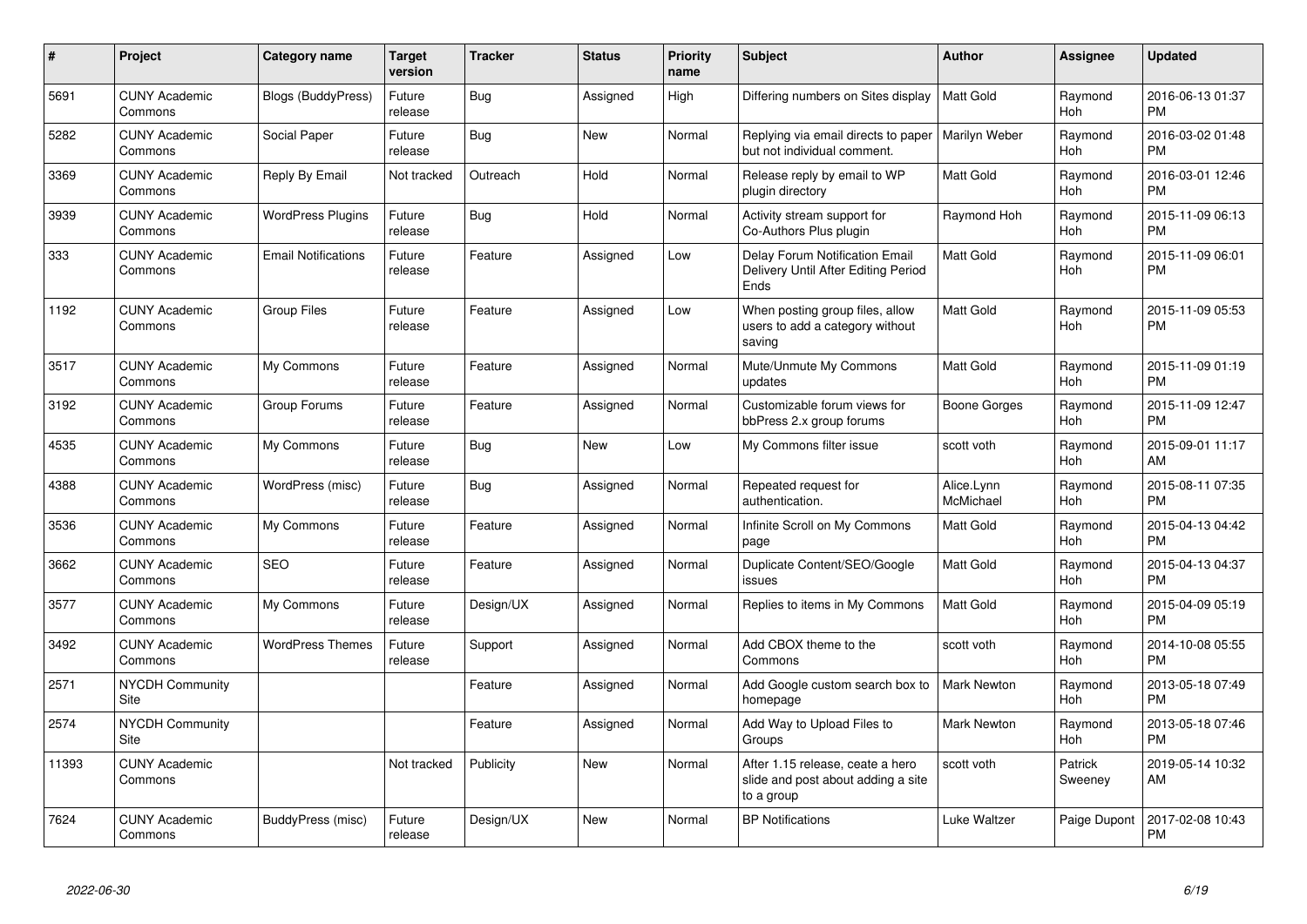| $\pmb{\#}$ | Project                         | <b>Category name</b>     | Target<br>version | <b>Tracker</b> | <b>Status</b>        | Priority<br>name | <b>Subject</b>                                            | <b>Author</b>           | <b>Assignee</b>      | <b>Updated</b>                |
|------------|---------------------------------|--------------------------|-------------------|----------------|----------------------|------------------|-----------------------------------------------------------|-------------------------|----------------------|-------------------------------|
| 6392       | <b>CUNY Academic</b><br>Commons | Group Forums             | Future<br>release | Design/UX      | Assigned             | Low              | <b>Composition/Preview Panes in</b><br>Forum Posts        | Luke Waltzer            | Paige Dupont         | 2016-10-21 04:26<br><b>PM</b> |
| 3506       | <b>CUNY Academic</b><br>Commons | Publicity                | 1.7               | Publicity      | <b>New</b>           | Normal           | Prepare 1.7 email messaging                               | Micki Kaufman           | Micki<br>Kaufman     | 2014-10-01 12:36<br><b>PM</b> |
| 8902       | <b>CUNY Academic</b><br>Commons | Design                   | Not tracked       | Feature        | Assigned             | Normal           | Report back on research on<br><b>BuddyPress themes</b>    | Matt Gold               | <b>Michael Smith</b> | 2017-11-10 12:31<br><b>PM</b> |
| 12484      | <b>CUNY Academic</b><br>Commons |                          | Not tracked       | Support        | Reporter<br>Feedback | Normal           | Sign up Code for COIL Course<br>starting in March         | Laurie Hurson           | Matt Gold            | 2020-03-02 02:26<br><b>PM</b> |
| 11545      | <b>CUNY Academic</b><br>Commons | <b>WordPress Plugins</b> | Not tracked       | Support        | <b>New</b>           | Normal           | Twitter searches in WordPress                             | Gina Cherry             | Matt Gold            | 2019-09-23 01:03<br><b>PM</b> |
| 11493      | <b>CUNY Academic</b><br>Commons | Domain Mapping           | Not tracked       | Support        | Reporter<br>Feedback | Normal           | Domain Mapping Request - Talia<br>Schaffer                | scott voth              | Matt Gold            | 2019-08-06 08:39<br>AM        |
| 10839      | <b>CUNY Academic</b><br>Commons | About page               | Not tracked       | Support        | <b>New</b>           | Normal           | <b>Mission Statement Needs</b><br>Revision                | scott voth              | Matt Gold            | 2018-12-26 10:58<br>AM        |
| 8607       | <b>CUNY Academic</b><br>Commons |                          | Not tracked       | Support        | <b>New</b>           | Normal           | Paypal?                                                   | Marilyn Weber           | Matt Gold            | 2018-05-15 01:37<br><b>PM</b> |
| 9015       | <b>CUNY Academic</b><br>Commons | Groups (misc)            | Not tracked       | Outreach       | Assigned             | Normal           | Email group admins the email<br>addresses of their groups | <b>Matt Gold</b>        | Matt Gold            | 2018-01-02 09:54<br>AM        |
| 8898       | <b>CUNY Academic</b><br>Commons | Social Paper             | Not tracked       | Feature        | Assigned             | Normal           | Usage data on docs and social<br>paper                    | <b>Matt Gold</b>        | Matt Gold            | 2017-11-16 11:32<br>AM        |
| 8498       | <b>CUNY Academic</b><br>Commons | <b>WordPress Plugins</b> | Future<br>release | Feature        | New                  | Low              | <b>Gravity Forms Email Users</b>                          | Raffi<br>Khatchadourian | Matt Gold            | 2017-10-13 12:58<br><b>PM</b> |
| 3657       | <b>CUNY Academic</b><br>Commons | WordPress (misc)         | Not tracked       | Feature        | New                  | Normal           | Create alert for GC email<br>addresses                    | Matt Gold               | Matt Gold            | 2016-04-14 11:29<br><b>PM</b> |
| 2175       | <b>CUNY Academic</b><br>Commons | WordPress (misc)         | Not tracked       | Support        | Assigned             | Normal           | Subscibe 2 vs. Jetpack<br>subscription options            | local admin             | Matt Gold            | 2016-01-26 04:58<br><b>PM</b> |
| 4972       | <b>CUNY Academic</b><br>Commons | Analytics                | Not tracked       | Bug            | New                  | Normal           | <b>Newsletter Analytics</b>                               | Stephen Real            | Matt Gold            | 2015-12-09 12:54<br><b>PM</b> |
| 4225       | <b>CUNY Academic</b><br>Commons | DiRT Integration         | Future<br>release | Design/UX      | New                  | Normal           | Add information to DIRT page (in<br>Create a Group)       | Samantha Raddatz        | Matt Gold            | 2015-06-26 03:14<br><b>PM</b> |
| 370        | <b>CUNY Academic</b><br>Commons | Registration             | Future<br>release | Feature        | Assigned             | High             | <b>Guest Accounts</b>                                     | Matt Gold               | Matt Gold            | 2015-04-09 09:33<br><b>PM</b> |
| 3691       | <b>CUNY Academic</b><br>Commons | <b>WordPress Plugins</b> | Future<br>release | Bug            | New                  | Normal           | <b>WPMU Domain Mapping</b><br>Debugging on cdev           | Raymond Hoh             | Matt Gold            | 2014-12-12 09:04<br>AM        |
| 2573       | <b>NYCDH Community</b><br>Site  |                          |                   | Feature        | Reporter<br>Feedback | Normal           | Add dh nyc twitter list feed to site                      | <b>Mark Newton</b>      | Matt Gold            | 2013-05-16 11:42<br><b>PM</b> |
| 12382      | <b>CUNY Academic</b><br>Commons | Membership               | Not tracked       | Support        | <b>New</b>           | Normal           | Email request change                                      | Marilyn Weber           | Marilyn<br>Weber     | 2020-02-06 12:56<br><b>PM</b> |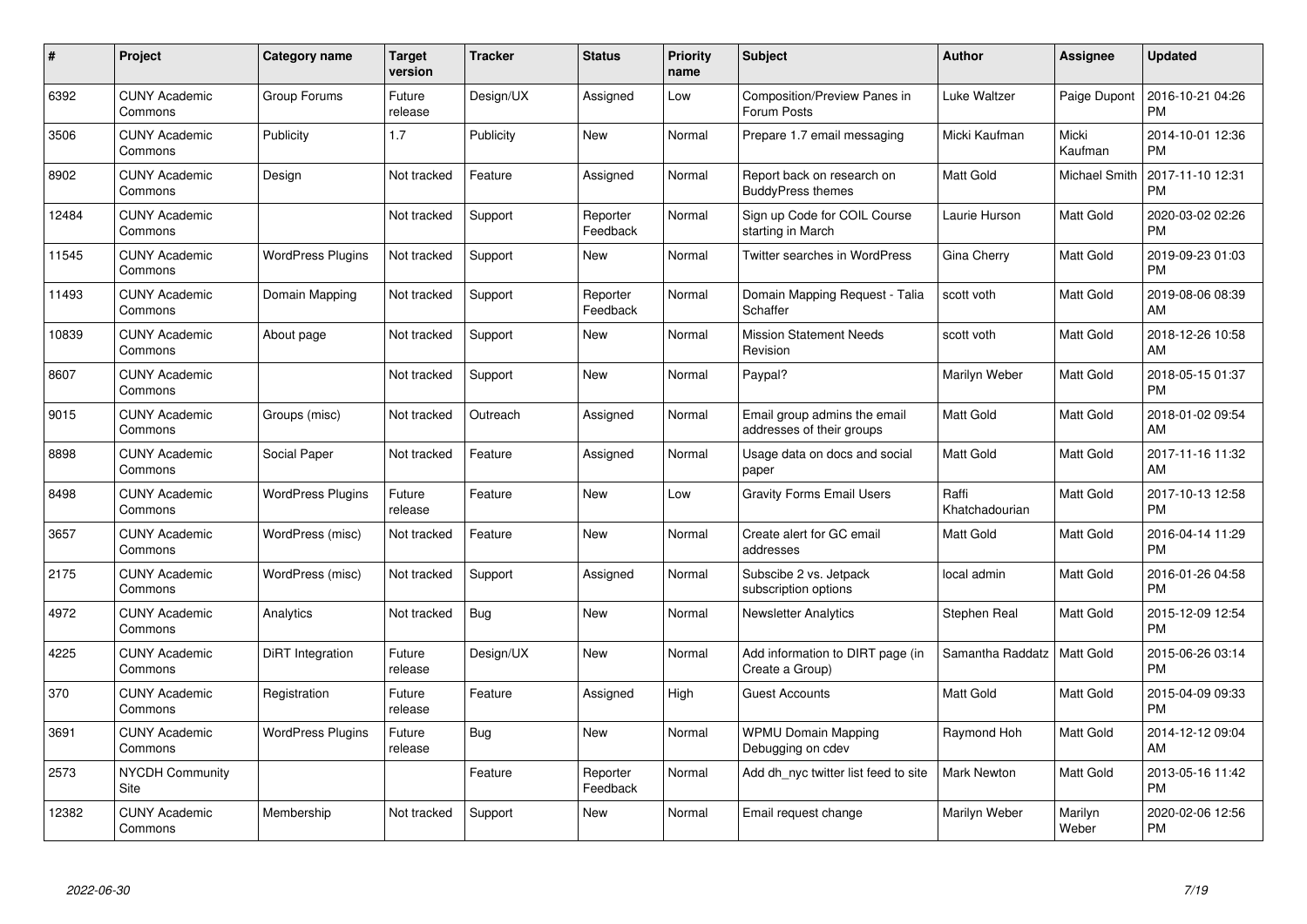| #     | Project                         | <b>Category name</b>           | <b>Target</b><br>version | <b>Tracker</b> | <b>Status</b>        | Priority<br>name | <b>Subject</b>                                                                        | Author                  | <b>Assignee</b>     | <b>Updated</b>                |
|-------|---------------------------------|--------------------------------|--------------------------|----------------|----------------------|------------------|---------------------------------------------------------------------------------------|-------------------------|---------------------|-------------------------------|
| 9420  | <b>CUNY Academic</b><br>Commons | cuny.is                        | Not tracked              | Feature        | New                  | Normal           | Request for http://cuny.is/streams                                                    | Raffi<br>Khatchadourian | Marilyn<br>Weber    | 2018-04-02 10:08<br>AM        |
| 8837  | <b>CUNY Academic</b><br>Commons |                                | Not tracked              | Feature        | Assigned             | Normal           | Create a form to request info from<br>people requesting premium<br>themes and plugins | <b>Matt Gold</b>        | Marilyn<br>Weber    | 2017-11-14 03:35<br><b>PM</b> |
| 3509  | <b>CUNY Academic</b><br>Commons | Publicity                      | 1.7                      | Publicity      | New                  | Normal           | Create 1.7 digital signage imagery                                                    | Micki Kaufman           | Marilyn<br>Weber    | 2014-10-01 12:40<br><b>PM</b> |
| 12392 | <b>CUNY Academic</b><br>Commons | Help/Codex                     | Not tracked              | Documentation  | New                  | Normal           | Updates to Common Commons<br>Questions on Help Page                                   | scott voth              | Margaret<br>Galvan  | 2020-02-11 10:53<br>AM        |
| 8211  | <b>CUNY Academic</b><br>Commons | <b>WordPress Themes</b>        | Future<br>release        | Feature        | <b>New</b>           | Normal           | Theme Suggestions: Material<br>Design-Inspired Themes                                 | Margaret Galvan         | Margaret<br>Galvan  | 2017-08-07 02:48<br><b>PM</b> |
| 7828  | <b>CUNY Academic</b><br>Commons |                                | Not tracked              | Feature        | Assigned             | Normal           | Theme Assessment 2017                                                                 | Margaret Galvan         | Margaret<br>Galvan  | 2017-05-02 10:41<br><b>PM</b> |
| 6298  | <b>CUNY Academic</b><br>Commons | User Experience                | Not tracked              | Design/UX      | Assigned             | Normal           | Examine data from survey                                                              | Matt Gold               | Margaret<br>Galvan  | 2016-10-14 12:16<br><b>PM</b> |
| 6078  | <b>CUNY Academic</b><br>Commons | Blogs (BuddyPress)             | Future<br>release        | Feature        | New                  | Normal           | <b>Explore Adding Network Blog</b><br>Metadata Plugin                                 | Luke Waltzer            | Luke Waltzer        | 2016-10-11 10:29<br><b>PM</b> |
| 5955  | <b>CUNY Academic</b><br>Commons | Outreach                       | Future<br>release        | Feature        | Assigned             | Normal           | Create auto-newsletter for<br>commons members                                         | Matt Gold               | Luke Waltzer        | 2016-08-30 10:34<br>AM        |
| 2666  | <b>CUNY Academic</b><br>Commons | About page                     | Not tracked              | Documentation  | Assigned             | Normal           | <b>Update About Text</b>                                                              | Chris Stein             | Luke Waltzer        | 2016-03-04 11:19<br>AM        |
| 14475 | <b>CUNY Academic</b><br>Commons |                                | Not tracked              | Publicity      | New                  | Normal           | OER Showcase Page                                                                     | Laurie Hurson           | Laurie Hurson       | 2021-09-14 10:46<br>AM        |
| 12446 | <b>CUNY Academic</b><br>Commons | Groups (misc)                  | Future<br>release        | Feature        | Reporter<br>Feedback | Normal           | Toggle default site to group forum<br>posting                                         | Laurie Hurson           | Laurie Hurson       | 2020-03-10 11:57<br>AM        |
| 11517 | <b>CUNY Academic</b><br>Commons |                                | Not tracked              | Feature        | Assigned             | Normal           | wp-accessibility plugin should not<br>strip 'target="_blank"' by default              | <b>Boone Gorges</b>     | Laurie Hurson       | 2019-09-24 09:57<br>AM        |
| 8666  | <b>CUNY Academic</b><br>Commons | Teaching                       | Not tracked              | Documentation  | Assigned             | Normal           | Create Teaching on the Commons<br>Resource Page                                       | Matt Gold               | Laurie Hurson       | 2019-09-23 03:16<br><b>PM</b> |
| 11879 | <b>CUNY Academic</b><br>Commons |                                | Not tracked              | Bug            | New                  | Normal           | Hypothesis comments appearing<br>on multiple, different pdfs across<br>blogs          | Laurie Hurson           | Laurie Hurson       | 2019-09-19 02:39<br><b>PM</b> |
| 13891 | <b>CUNY Academic</b><br>Commons | Internal Tools and<br>Workflow | 2.1.0                    | Feature        | <b>New</b>           | Normal           | Migrate automated linting to<br>GitHub Actions                                        | <b>Boone Gorges</b>     | Jeremy Felt         | 2022-06-29 11:13<br>AM        |
| 15194 | <b>CUNY Academic</b><br>Commons | Internal Tools and<br>Workflow | 2.1.0                    | Feature        | New                  | Normal           | PHPCS sniff for un-restored<br>switch_to_blog() calls                                 | Boone Gorges            | Jeremy Felt         | 2022-05-26 10:45<br>AM        |
| 13331 | <b>CUNY Academic</b><br>Commons | Site cloning                   | Future<br>release        | <b>Bug</b>     | New                  | Normal           | Combine Site Template and Clone   Boone Gorges<br>operations                          |                         | Jeremy Felt         | 2021-11-19 12:39<br><b>PM</b> |
| 9835  | <b>CUNY Academic</b><br>Commons | Group Forums                   | Future<br>release        | <b>Bug</b>     | Assigned             | Normal           | add a "like" function?                                                                | Marilyn Weber           | <b>Erik Trainer</b> | 2018-06-05 01:49<br><b>PM</b> |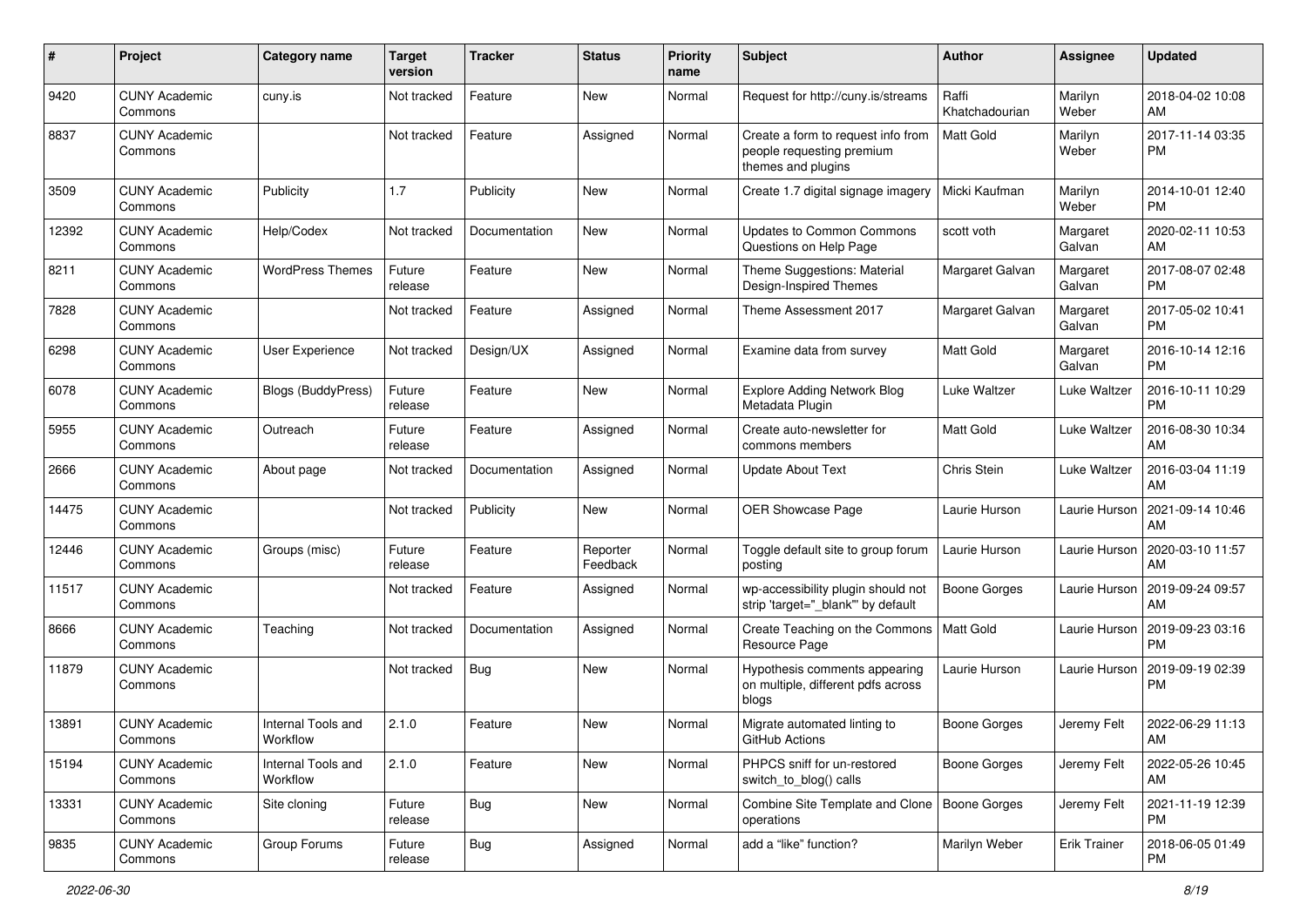| #     | Project                                                                 | Category name            | <b>Target</b><br>version | <b>Tracker</b> | <b>Status</b>        | <b>Priority</b><br>name | <b>Subject</b>                                                      | <b>Author</b>        | <b>Assignee</b>     | <b>Updated</b>                |
|-------|-------------------------------------------------------------------------|--------------------------|--------------------------|----------------|----------------------|-------------------------|---------------------------------------------------------------------|----------------------|---------------------|-------------------------------|
| 12062 | AD/O365 Transition<br>from NonMatric to<br><b>Matriculated Students</b> |                          |                          | Feature        | In Progress          | Normal                  | create solution and console<br>project                              | Emilio Rodriguez     | Emilio<br>Rodriguez | 2019-11-12 03:56<br><b>PM</b> |
| 412   | <b>CUNY Academic</b><br>Commons                                         | <b>WordPress Themes</b>  | Future<br>release        | Feature        | Assigned             | Normal                  | <b>Featured Themes</b>                                              | <b>Matt Gold</b>     | Dominic<br>Giglio   | 2015-01-05 08:44<br><b>PM</b> |
| 2167  | <b>CUNY Academic</b><br>Commons                                         | WordPress (misc)         | Future<br>release        | <b>Bug</b>     | Assigned             | Normal                  | <b>CAC-Livestream Plugin Issues</b>                                 | <b>Michael Smith</b> | Dominic<br>Giglio   | 2015-01-02 03:06<br><b>PM</b> |
| 1983  | <b>CUNY Academic</b><br>Commons                                         | Home Page                | Future<br>release        | Feature        | Assigned             | Low                     | Media Library integration with<br><b>Featured Content plugin</b>    | Boone Gorges         | Dominic<br>Giglio   | 2014-03-17 10:34<br>AM        |
| 940   | <b>CUNY Academic</b><br>Commons                                         | Redmine                  | Future<br>release        | Feature        | Assigned             | Low                     | Communication with users after<br>releases                          | <b>Matt Gold</b>     | Dominic<br>Giglio   | 2012-09-09 04:36<br><b>PM</b> |
| 5268  | <b>CUNY Academic</b><br>Commons                                         | Group Forums             | Future<br>release        | Bug            | Assigned             | Normal                  | Long-time to post to multiple<br>groups                             | Luke Waltzer         | Daniel Jones        | 2016-09-07 06:31<br><b>PM</b> |
| 4438  | <b>CUNY Academic</b><br>Commons                                         | Events                   | Future<br>release        | Bug            | Assigned             | Normal                  | Events Calendar - Export<br><b>Recurring Events</b>                 | scott voth           | Daniel Jones        | 2016-05-23 04:25<br><b>PM</b> |
| 13199 | <b>CUNY Academic</b><br>Commons                                         | Group Forums             | Future<br>release        | Feature        | New                  | Normal                  | Favoring Groups over bbPress<br>plugin                              | Colin McDonald       | Colin<br>McDonald   | 2021-11-19 12:28<br><b>PM</b> |
| 8078  | <b>CUNY Academic</b><br>Commons                                         | <b>WordPress Plugins</b> | Future<br>release        | System Upgrade | Assigned             | Normal                  | <b>CommentPress Updates</b>                                         | Margaret Galvan      | Christian<br>Wach   | 2017-05-08 03:49<br><b>PM</b> |
| 10354 | <b>CUNY Academic</b><br>Commons                                         | <b>Public Portfolio</b>  | Future<br>release        | Feature        | <b>New</b>           | Normal                  | Opt out of Having a Profile Page                                    | scott voth           | <b>Chris Stein</b>  | 2020-05-12 10:43<br>AM        |
| 1544  | <b>CUNY Academic</b><br>Commons                                         | Groups (misc)            | Future<br>release        | Feature        | Reporter<br>Feedback | Normal                  | Group Filtering and Sorting                                         | <b>Matt Gold</b>     | Chris Stein         | 2019-03-01 02:25<br><b>PM</b> |
| 9028  | <b>CUNY Academic</b><br>Commons                                         | Onboarding               | Future<br>release        | Feature        | Assigned             | Normal                  | suggest groups to new members<br>during the registration process    | <b>Matt Gold</b>     | Chris Stein         | 2018-10-24 12:34<br><b>PM</b> |
| 2881  | <b>CUNY Academic</b><br>Commons                                         | <b>Public Portfolio</b>  | Future<br>release        | Feature        | Assigned             | Normal                  | Redesign the UX for Profiles                                        | Chris Stein          | <b>Chris Stein</b>  | 2016-10-13 12:45<br><b>PM</b> |
| 5827  | <b>CUNY Academic</b><br>Commons                                         | <b>Public Portfolio</b>  | Future<br>release        | Bug            | Assigned             | Normal                  | Academic Interests square bracket<br>links not working              | scott voth           | Chris Stein         | 2016-08-11 11:59<br><b>PM</b> |
| 365   | <b>CUNY Academic</b><br>Commons                                         | WordPress (misc)         | Future<br>release        | Feature        | Assigned             | Normal                  | <b>Create Mouseover Tooltips</b><br>throughout Site                 | <b>Matt Gold</b>     | <b>Chris Stein</b>  | 2015-11-09 06:18<br><b>PM</b> |
| 3059  | <b>CUNY Academic</b><br>Commons                                         | Group Forums             | Future<br>release        | Design/UX      | New                  | Normal                  | Forum Post Permissable Content<br><b>Explanatory Text</b>           | Chris Stein          | Chris Stein         | 2015-04-02 11:27<br>AM        |
| 3770  | <b>CUNY Academic</b><br>Commons                                         | <b>Public Portfolio</b>  | Future<br>release        | Feature        | Assigned             | Normal                  | Improve Layout/Formatting of<br>Positions Area on Public Portfolios | <b>Matt Gold</b>     | Chris Stein         | 2015-04-01 09:17<br><b>PM</b> |
| 2754  | <b>CUNY Academic</b><br>Commons                                         | Design                   | Future<br>release        | Feature        | Assigned             | Normal                  | Determine strategy for CAC logo<br>handling in top header           | Micki Kaufman        | Chris Stein         | 2015-01-05 08:53<br><b>PM</b> |
| 2832  | <b>CUNY Academic</b><br>Commons                                         | Public Portfolio         | Future<br>release        | Feature        | Assigned             | Normal                  | Improve interface for (not)<br>auto-linking profile fields          | Boone Gorges         | Chris Stein         | 2015-01-05 08:52<br><b>PM</b> |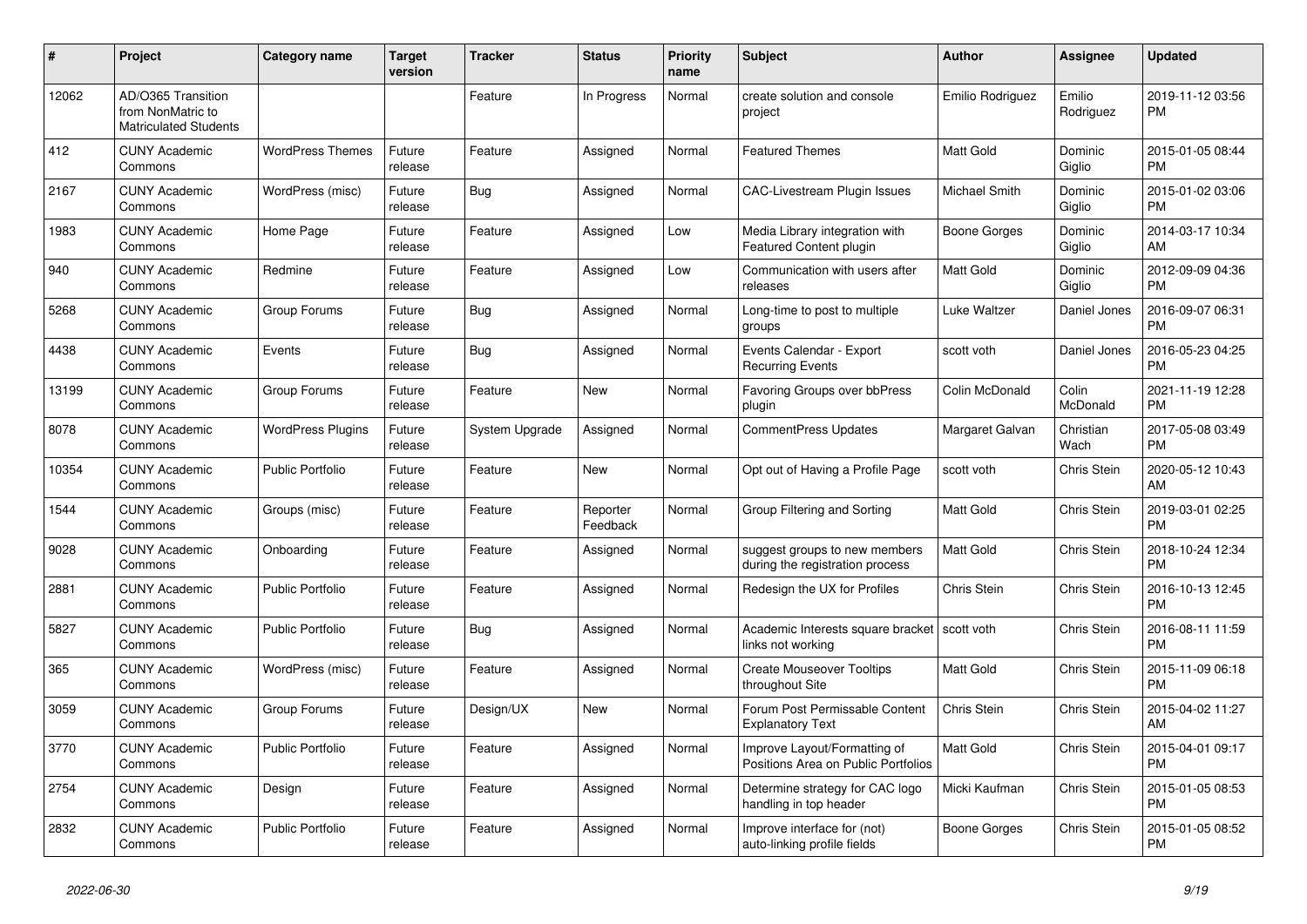| #     | <b>Project</b>                  | <b>Category name</b>       | <b>Target</b><br>version | <b>Tracker</b> | <b>Status</b>        | <b>Priority</b><br>name | <b>Subject</b>                                                        | <b>Author</b>           | <b>Assignee</b>    | <b>Updated</b>                |
|-------|---------------------------------|----------------------------|--------------------------|----------------|----------------------|-------------------------|-----------------------------------------------------------------------|-------------------------|--------------------|-------------------------------|
| 3330  | <b>CUNY Academic</b><br>Commons | My Commons                 | Future<br>release        | Feature        | Assigned             | Normal                  | "Commons Information" tool                                            | Boone Gorges            | Chris Stein        | 2014-09-22 08:46<br><b>PM</b> |
| 3354  | <b>CUNY Academic</b><br>Commons | <b>Group Files</b>         | Future<br>release        | Feature        | Assigned             | Low                     | Allow Group Download of Multiple<br><b>Selected Files</b>             | <b>Matt Gold</b>        | Chris Stein        | 2014-08-01 08:50<br>AM        |
| 860   | <b>CUNY Academic</b><br>Commons | Design                     | Future<br>release        | Design/UX      | Assigned             | Normal                  | <b>Standardize Button Treatment</b><br>Across the Commons             | Chris Stein             | <b>Chris Stein</b> | 2014-05-01 09:45<br>AM        |
| 16199 | <b>CUNY Academic</b><br>Commons | <b>Directories</b>         | 2.0.3                    | Bug            | <b>New</b>           | Normal                  | Removed "Semester" Filter from<br><b>Courses Directory</b>            | Laurie Hurson           | Boone<br>Gorges    | 2022-06-29 11:32<br>AM        |
| 12121 | <b>CUNY Academic</b><br>Commons | <b>WordPress Plugins</b>   | 2.0.3                    | Feature        | Reporter<br>Feedback | Normal                  | Embedding H5P Iframes on<br>Commons Site                              | Laurie Hurson           | Boone<br>Gorges    | 2022-06-29 11:32<br>AM        |
| 16307 | <b>CUNY Academic</b><br>Commons |                            |                          | <b>Bug</b>     | New                  | Normal                  | Add brief messaging to<br>accept/decline group membership<br>requests | <b>Matt Gold</b>        | Boone<br>Gorges    | 2022-06-27 06:13<br><b>PM</b> |
| 15604 | <b>CUNY Academic</b><br>Commons | <b>Email Notifications</b> | Future<br>release        | Feature        | Assigned             | Normal                  | Restructure Commons Group<br><b>Digest Email Messages</b>             | <b>Matt Gold</b>        | Boone<br>Gorges    | 2022-05-26 10:45<br>AM        |
| 15883 | <b>CUNY Academic</b><br>Commons |                            | 2.1.0                    | Feature        | <b>New</b>           | Normal                  | Release BPGES update                                                  | Boone Gorges            | Boone<br>Gorges    | 2022-05-26 10:39<br>AM        |
| 15210 | <b>CUNY Academic</b><br>Commons | Analytics                  | Not tracked              | Design/UX      | New                  | Normal                  | Google Analytics improvements                                         | Colin McDonald          | Boone<br>Gorges    | 2022-05-24 10:47<br>AM        |
| 16092 | <b>CUNY Academic</b><br>Commons |                            | Future<br>release        | Feature        | Hold                 | Normal                  | Don't show main site in Site<br>search results                        | Boone Gorges            | Boone<br>Gorges    | 2022-05-17 03:12<br><b>PM</b> |
| 8835  | <b>CUNY Academic</b><br>Commons | Blogs (BuddyPress)         | Future<br>release        | Feature        | New                  | Normal                  | Extend cuny is shortlinks to sites                                    | Luke Waltzer            | Boone<br>Gorges    | 2022-04-26 11:59<br>AM        |
| 8900  | <b>CUNY Academic</b><br>Commons | Accessibility              | Future<br>release        | Feature        | Assigned             | Normal                  | Look into tools to enforce<br>accessibility in WP environment         | Matt Gold               | Boone<br>Gorges    | 2022-04-26 11:59<br>AM        |
| 8901  | <b>CUNY Academic</b><br>Commons | Accessibility              | Future<br>release        | Feature        | Assigned             | Normal                  | Theme analysis for accessibility                                      | <b>Matt Gold</b>        | Boone<br>Gorges    | 2022-04-26 11:59<br>AM        |
| 15767 | <b>CUNY Academic</b><br>Commons | WordPress (misc)           |                          | Support        | New                  | Normal                  | Site loading slowly                                                   | scott voth              | Boone<br>Gorges    | 2022-04-04 08:56<br><b>PM</b> |
| 15242 | <b>CUNY Academic</b><br>Commons | Performance                | Not tracked              | Bug            | Reporter<br>Feedback | Normal                  | Slugist site                                                          | Raffi<br>Khatchadourian | Boone<br>Gorges    | 2022-02-07 11:14<br>AM        |
| 14504 | <b>CUNY Academic</b><br>Commons |                            | Not tracked              | Publicity      | Reporter<br>Feedback | Normal                  | Adding showcases to home page<br>menu                                 | Laurie Hurson           | Boone<br>Gorges    | 2022-01-19 03:26<br><b>PM</b> |
| 14184 | <b>CUNY Academic</b><br>Commons | <b>Public Portfolio</b>    | Future<br>release        | Feature        | <b>New</b>           | Normal                  | Centralized mechanism for storing<br><b>Campus affiliations</b>       | <b>Boone Gorges</b>     | Boone<br>Gorges    | 2022-01-04 11:35<br>AM        |
| 14908 | <b>CUNY Academic</b><br>Commons | Performance                |                          | Bug            | <b>New</b>           | Normal                  | Stale object cache on cdev                                            | Raymond Hoh             | Boone<br>Gorges    | 2021-12-07 09:45<br>AM        |
| 14987 | <b>CUNY Academic</b><br>Commons | <b>WordPress Plugins</b>   | Future<br>release        | <b>Bug</b>     | <b>New</b>           | Normal                  | Elementor update causes<br>database freeze-up                         | Boone Gorges            | Boone<br>Gorges    | 2021-11-29 12:02<br><b>PM</b> |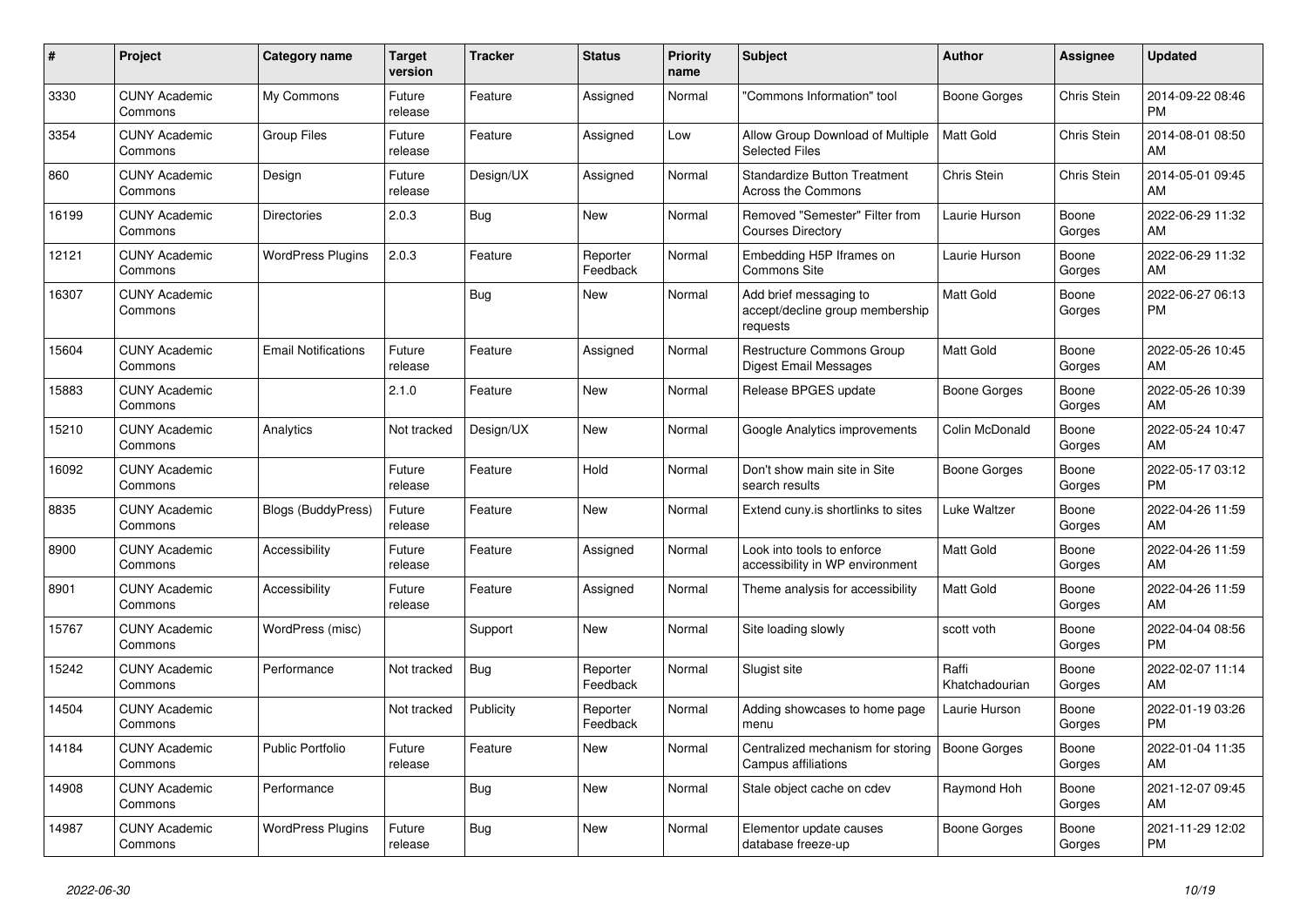| #     | Project                         | <b>Category name</b>       | <b>Target</b><br>version | <b>Tracker</b> | <b>Status</b>        | <b>Priority</b><br>name | <b>Subject</b>                                                                             | Author              | <b>Assignee</b> | <b>Updated</b>                |
|-------|---------------------------------|----------------------------|--------------------------|----------------|----------------------|-------------------------|--------------------------------------------------------------------------------------------|---------------------|-----------------|-------------------------------|
| 10226 | <b>CUNY Academic</b><br>Commons | Courses                    | Future<br>release        | Feature        | New                  | Normal                  | Add "My Courses" to drop down<br>list                                                      | scott voth          | Boone<br>Gorges | 2021-11-19 12:42<br>PM.       |
| 13835 | <b>CUNY Academic</b><br>Commons | WordPress (misc)           | Future<br>release        | Feature        | New                  | Normal                  | Allow OneSearch widget to have<br>'CUNY' as campus                                         | <b>Boone Gorges</b> | Boone<br>Gorges | 2021-11-19 12:39<br><b>PM</b> |
| 14309 | <b>CUNY Academic</b><br>Commons | Group Library              | Future<br>release        | Feature        | <b>New</b>           | Normal                  | Better handling of<br>bp_group_document file download<br>attempts when file is not present | <b>Boone Gorges</b> | Boone<br>Gorges | 2021-11-19 12:28<br><b>PM</b> |
| 12042 | <b>CUNY Academic</b><br>Commons | <b>Email Notifications</b> | Future<br>release        | Feature        | <b>New</b>           | Normal                  | Improved error logging for BPGES<br>send queue                                             | <b>Boone Gorges</b> | Boone<br>Gorges | 2021-11-19 12:25<br><b>PM</b> |
| 13949 | <b>CUNY Academic</b><br>Commons |                            | Not tracked              | Bug            | New                  | Normal                  | Continued debugging of runaway<br>MySQL connections                                        | <b>Matt Gold</b>    | Boone<br>Gorges | 2021-09-14 10:42<br>AM        |
| 14483 | <b>CUNY Academic</b><br>Commons | WordPress - Media          | Not tracked              | Bug            | Reporter<br>Feedback | Normal                  | Wordpress PDF Embed Stopped<br>Working after JITP Media Clone                              | Patrick DeDauw      | Boone<br>Gorges | 2021-05-20 01:51<br><b>PM</b> |
| 14113 | <b>CUNY Academic</b><br>Commons | WordPress (misc)           | Future<br>release        | Bug            | Hold                 | Normal                  | Block Editor Not Working on this<br>page - Json error                                      | scott voth          | Boone<br>Gorges | 2021-03-05 11:01<br>AM        |
| 13466 | <b>CUNY Academic</b><br>Commons | Cavalcade                  | Future<br>release        | Feature        | New                  | Normal                  | Automated cleanup for duplicate<br>Cavalcade tasks                                         | <b>Boone Gorges</b> | Boone<br>Gorges | 2020-10-13 05:24<br><b>PM</b> |
| 13370 | <b>CUNY Academic</b><br>Commons | Group Library              | Future<br>release        | Feature        | <b>New</b>           | Normal                  | Library bulk deletion and folder<br>editing                                                | Colin McDonald      | Boone<br>Gorges | 2020-10-13 10:41<br>AM        |
| 3002  | <b>CUNY Academic</b><br>Commons | Search                     | Future<br>release        | Feature        | Assigned             | Normal                  | Overhaul CAC search by using<br>external search appliance                                  | Boone Gorges        | Boone<br>Gorges | 2020-07-15 03:05<br><b>PM</b> |
| 12911 | <b>CUNY Academic</b><br>Commons |                            | Not tracked              | Feature        | New                  | Normal                  | Block access to xmlrpc.php based<br>on User-Agent                                          | <b>Boone Gorges</b> | Boone<br>Gorges | 2020-06-09 05:12<br><b>PM</b> |
| 12438 | <b>CUNY Academic</b><br>Commons | Courses                    | Not tracked              | Bug            | New                  | Normal                  | Site appearing twice                                                                       | Laurie Hurson       | Boone<br>Gorges | 2020-02-18 01:34<br><b>PM</b> |
| 12091 | <b>CUNY Academic</b><br>Commons | <b>Group Files</b>         | Future<br>release        | Feature        | <b>New</b>           | Normal                  | Improved pre-upload file validation<br>for bp-group-documents                              | Boone Gorges        | Boone<br>Gorges | 2019-11-14 01:21<br><b>PM</b> |
| 11945 | <b>CUNY Academic</b><br>Commons | Reckoning                  | Future<br>release        | Feature        | Reporter<br>Feedback | Normal                  | Add Comments bubble to<br>Reckoning views                                                  | <b>Boone Gorges</b> | Boone<br>Gorges | 2019-11-12 05:14<br><b>PM</b> |
| 8836  | <b>CUNY Academic</b><br>Commons | <b>Blogs (BuddyPress)</b>  | Future<br>release        | Feature        | Assigned             | Normal                  | Redesign site launch process                                                               | <b>Matt Gold</b>    | Boone<br>Gorges | 2019-10-03 02:49<br><b>PM</b> |
| 10678 | <b>CUNY Academic</b><br>Commons |                            | Not tracked              | <b>Bug</b>     | Reporter<br>Feedback | High                    | Newsletter Plugin Not Sending<br>Out Newsletters                                           | Mark Webb           | Boone<br>Gorges | 2019-09-16 09:38<br><b>PM</b> |
| 11531 | <b>CUNY Academic</b><br>Commons | Events                     | Future<br>release        | Feature        | New                  | Normal                  | Main Events calendar should<br>include non-public events that<br>user has access to        | scott voth          | Boone<br>Gorges | 2019-06-11 10:00<br>AM        |
| 11496 | <b>CUNY Academic</b><br>Commons | Public Portfolio           | 1.15.2                   | Support        | New                  | Normal                  | Replace Twitter Icon on Member<br>Portfolio page                                           | scott voth          | Boone<br>Gorges | 2019-06-06 01:03<br><b>PM</b> |
| 11386 | <b>CUNY Academic</b><br>Commons | WordPress - Media          | Not tracked              | Support        | Reporter<br>Feedback | Normal                  | disappearing images                                                                        | scott voth          | Boone<br>Gorges | 2019-05-14 10:32<br>AM        |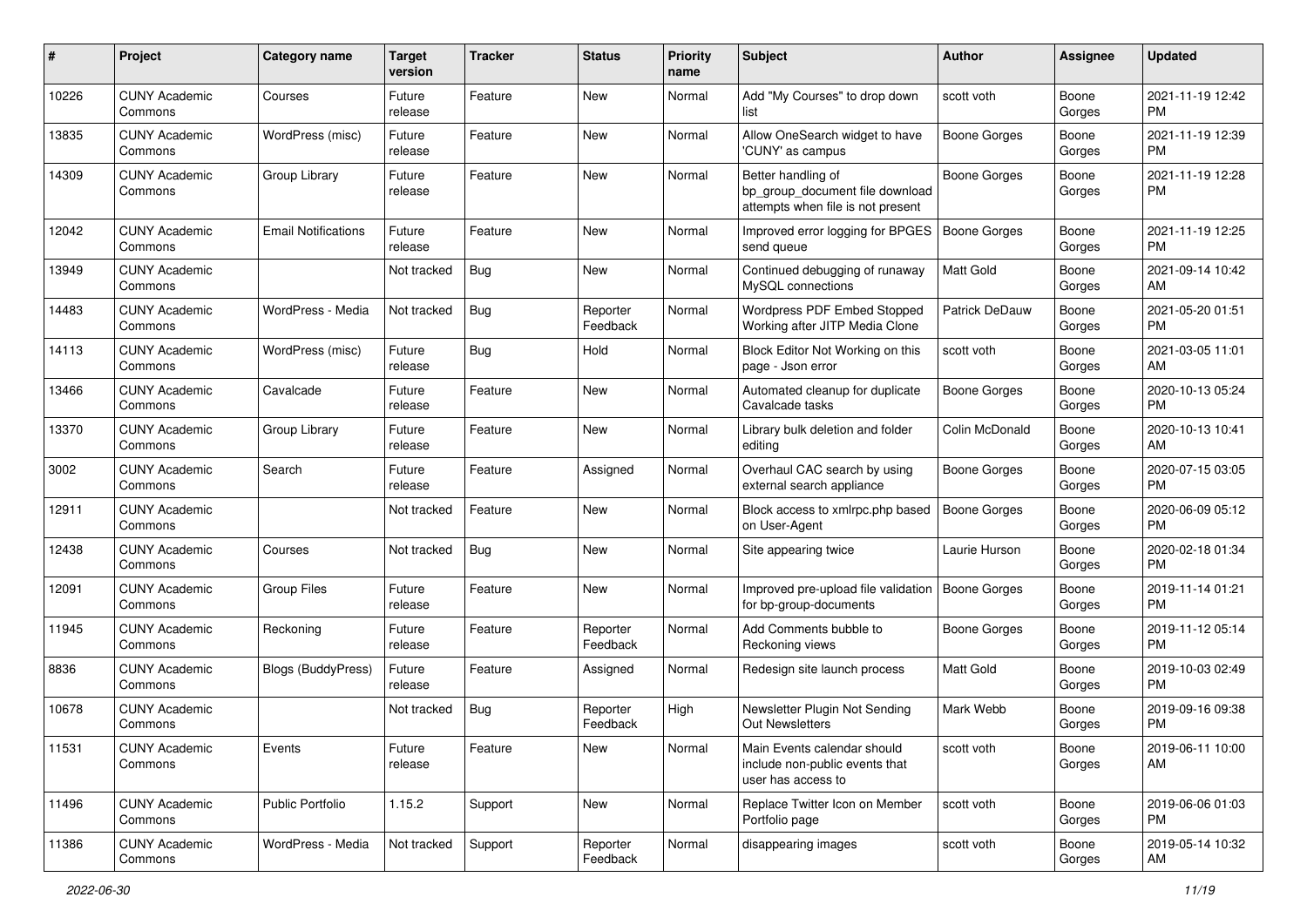| $\pmb{\#}$ | Project                         | <b>Category name</b>       | <b>Target</b><br>version | <b>Tracker</b> | <b>Status</b>        | <b>Priority</b><br>name | <b>Subject</b>                                                                             | <b>Author</b>         | Assignee        | <b>Updated</b>                |
|------------|---------------------------------|----------------------------|--------------------------|----------------|----------------------|-------------------------|--------------------------------------------------------------------------------------------|-----------------------|-----------------|-------------------------------|
| 11449      | <b>CUNY Academic</b><br>Commons | WordPress - Media          | Not tracked              | Support        | Reporter<br>Feedback | Normal                  | Cloning Media Library for JITP<br>from Staging to Production Site                          | <b>Patrick DeDauw</b> | Boone<br>Gorges | 2019-05-13 12:00<br><b>PM</b> |
| 10794      | <b>CUNY Academic</b><br>Commons | Performance                | Not tracked              | Bug            | <b>New</b>           | Normal                  | Memcached connection<br>occasionally breaks                                                | Boone Gorges          | Boone<br>Gorges | 2018-12-06 03:30<br><b>PM</b> |
| 9926       | <b>CUNY Academic</b><br>Commons | <b>WordPress Plugins</b>   | Future<br>release        | Bug            | New                  | Normal                  | twitter-mentions-as-comments<br>cron jobs can run long                                     | Boone Gorges          | Boone<br>Gorges | 2018-10-24 12:34<br><b>PM</b> |
| 9289       | <b>CUNY Academic</b><br>Commons | <b>WordPress Plugins</b>   | Future<br>release        | Bug            | Reporter<br>Feedback | Normal                  | Email Users Plugin                                                                         | Laurie Hurson         | Boone<br>Gorges | 2018-10-24 12:34<br><b>PM</b> |
| 10368      | <b>CUNY Academic</b><br>Commons |                            | Future<br>release        | Feature        | Assigned             | Normal                  | Use ORCID data to populate<br>academic profile page                                        | Stephen Francoeur     | Boone<br>Gorges | 2018-09-25 01:53<br><b>PM</b> |
| 9947       | <b>CUNY Academic</b><br>Commons | <b>WordPress Plugins</b>   | Future<br>release        | Feature        | Reporter<br>Feedback | Normal                  | Install H5P quiz plugin                                                                    | Matt Gold             | Boone<br>Gorges | 2018-09-11 11:01<br>AM        |
| 9979       | <b>CUNY Academic</b><br>Commons | <b>Email Notifications</b> | Not tracked              | <b>Bug</b>     | Reporter<br>Feedback | Normal                  | Reports of slow email activation<br>emails                                                 | <b>Matt Gold</b>      | Boone<br>Gorges | 2018-08-29 09:40<br><b>PM</b> |
| 10040      | <b>CUNY Academic</b><br>Commons | WordPress (misc)           | Not tracked              | <b>Bug</b>     | Reporter<br>Feedback | Normal                  | User doesn't see full list of themes                                                       | <b>Matt Gold</b>      | Boone<br>Gorges | 2018-07-25 10:12<br>AM        |
| 9941       | <b>CUNY Academic</b><br>Commons | Wiki                       | Not tracked              | Support        | Assigned             | Normal                  | Wiki functionality                                                                         | <b>Matt Gold</b>      | Boone<br>Gorges | 2018-06-26 10:57<br>AM        |
| 9515       | <b>CUNY Academic</b><br>Commons | <b>WordPress Plugins</b>   | Not tracked              | <b>Bug</b>     | Reporter<br>Feedback | Normal                  | Text to Speech plugin - "More<br>Slowly" checkbox not working                              | scott voth            | Boone<br>Gorges | 2018-06-13 02:26<br><b>PM</b> |
| 9895       | <b>CUNY Academic</b><br>Commons | Onboarding                 | Future<br>release        | Feature        | Assigned             | Normal                  | Add "Accept Invitation"<br>link/button/function to Group<br>and/or Site invitation emails? | Luke Waltzer          | Boone<br>Gorges | 2018-06-07 12:42<br><b>PM</b> |
| 3768       | <b>CUNY Academic</b><br>Commons | <b>Public Portfolio</b>    | Future<br>release        | Feature        | Assigned             | Normal                  | Institutions/Past positions on<br>public portfolios                                        | <b>Matt Gold</b>      | Boone<br>Gorges | 2018-04-23 10:44<br>AM        |
| 7981       | <b>CUNY Academic</b><br>Commons | Social Paper               | Future<br>release        | Bug            | <b>New</b>           | Normal                  | Social Paper comments should<br>not go to spam                                             | Luke Waltzer          | Boone<br>Gorges | 2018-04-16 03:52<br><b>PM</b> |
| 7663       | <b>CUNY Academic</b><br>Commons | Social Paper               | Future<br>release        | Bug            | <b>New</b>           | Normal                  | Social Paper notifications not<br>formatted correctly on secondary<br>sites                | Boone Gorges          | Boone<br>Gorges | 2018-04-16 03:52<br><b>PM</b> |
| 9207       | <b>CUNY Academic</b><br>Commons |                            | Future<br>release        | Support        | Reporter<br>Feedback | Normal                  | display dashboards made in<br>Tableau?                                                     | Marilyn Weber         | Boone<br>Gorges | 2018-04-10 10:42<br>AM        |
| 7022       | <b>CUNY Academic</b><br>Commons | Announcements              | Future<br>release        | <b>Bug</b>     | <b>New</b>           | Normal                  | Sitewide announcements should<br>be displayed on, and dismissable<br>from, mapped domains  | Boone Gorges          | Boone<br>Gorges | 2018-03-22 10:18<br>AM        |
| 9211       | <b>CUNY Academic</b><br>Commons | <b>WordPress Plugins</b>   | Future<br>release        | Support        | Reporter<br>Feedback | Normal                  | Auto-Role Setting in Forum Plugin<br>Causing Some Confusion                                | Luke Waltzer          | Boone<br>Gorges | 2018-03-13 11:44<br>AM        |
| 3580       | <b>CUNY Academic</b><br>Commons | Group Blogs                | Future<br>release        | Feature        | <b>New</b>           | Normal                  | Multiple blogs per group                                                                   | Boone Gorges          | Boone<br>Gorges | 2018-02-20 02:02<br><b>PM</b> |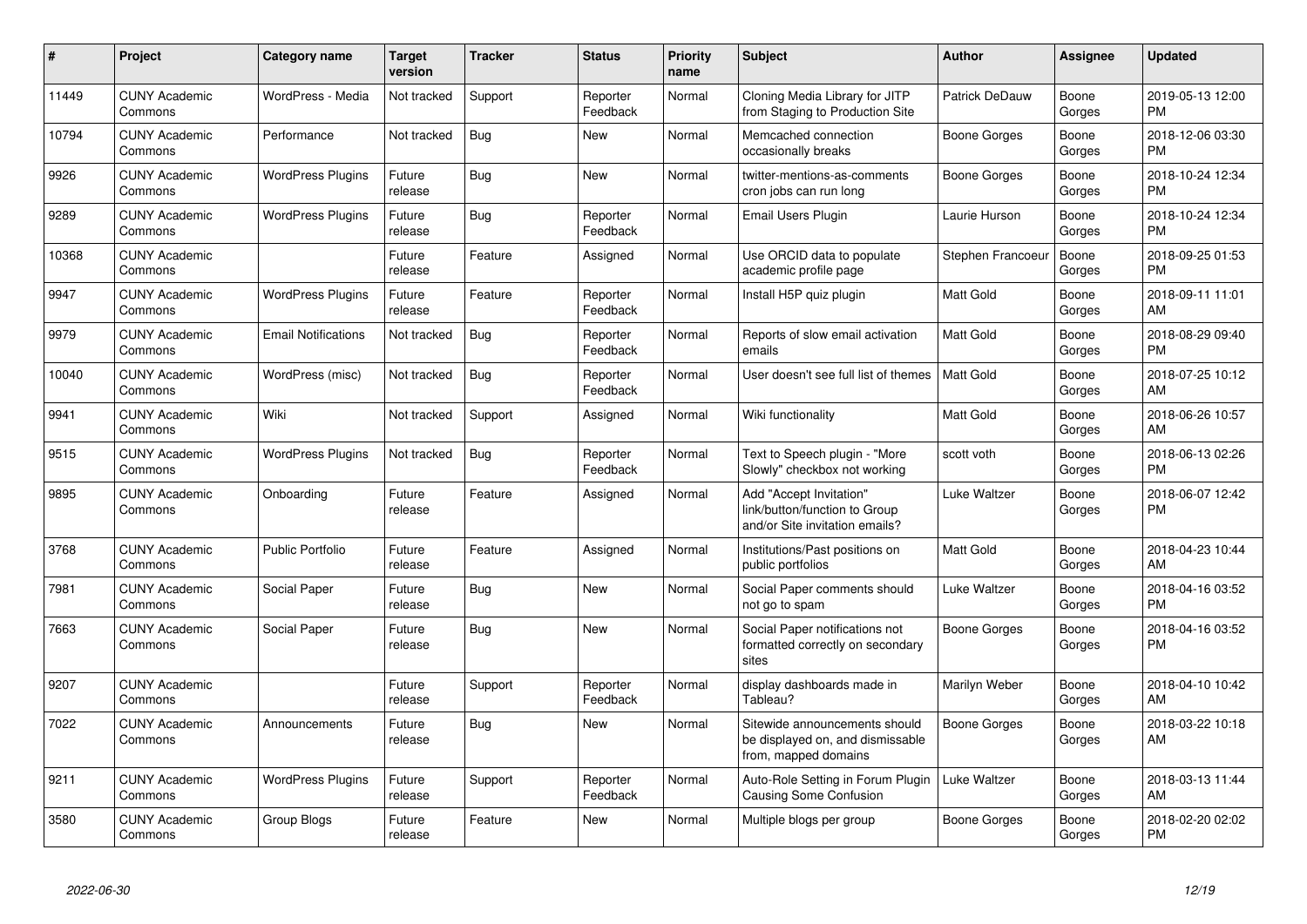| #    | Project                         | <b>Category name</b>           | <b>Target</b><br>version | <b>Tracker</b> | <b>Status</b>        | <b>Priority</b><br>name | <b>Subject</b>                                                                                  | <b>Author</b>           | <b>Assignee</b> | <b>Updated</b>                |
|------|---------------------------------|--------------------------------|--------------------------|----------------|----------------------|-------------------------|-------------------------------------------------------------------------------------------------|-------------------------|-----------------|-------------------------------|
| 3615 | <b>CUNY Academic</b><br>Commons | Redmine                        | Not tracked              | Feature        | <b>New</b>           | Low                     | Create Redmine issues via email                                                                 | Dominic Giglio          | Boone<br>Gorges | 2017-11-16 11:36<br>AM        |
| 8675 | <b>CUNY Academic</b><br>Commons | <b>User Onboarding</b>         | Future<br>release        | <b>Bug</b>     | Reporter<br>Feedback | Low                     | Add new User search screen calls<br>for the input of email address but<br>doesn't work with one | Paul Hebert             | Boone<br>Gorges | 2017-10-11 11:17<br>AM        |
| 8756 | <b>CUNY Academic</b><br>Commons | Group Blogs                    | Future<br>release        | Feature        | Hold                 | Normal                  | Connect multiple blogs to one<br>group?                                                         | <b>Matt Gold</b>        | Boone<br>Gorges | 2017-09-30 10:42<br>AM        |
| 4481 | <b>CUNY Academic</b><br>Commons | Events                         | Future<br>release        | Feature        | New                  | Normal                  | Group admins/mods should have<br>the ability to unlink an event from<br>the group               | <b>Boone Gorges</b>     | Boone<br>Gorges | 2017-04-24 03:53<br><b>PM</b> |
| 4980 | <b>CUNY Academic</b><br>Commons | Home Page                      | Future<br>release        | Feature        | Assigned             | Normal                  | CAC Featured Content -- Adding<br>Randomization                                                 | <b>Matt Gold</b>        | Boone<br>Gorges | 2016-12-12 03:01<br><b>PM</b> |
| 5234 | <b>CUNY Academic</b><br>Commons | Membership                     | Future<br>release        | Feature        | Assigned             | Normal                  | Write Unconfirmed patch for WP                                                                  | Boone Gorges            | Boone<br>Gorges | 2016-10-24 11:18<br>AM        |
| 6389 | <b>CUNY Academic</b><br>Commons | <b>BuddyPress Docs</b>         | Future<br>release        | Feature        | New                  | Low                     | Make Discussion Area Visible<br>When Editing a Doc                                              | Luke Waltzer            | Boone<br>Gorges | 2016-10-21 04:16<br><b>PM</b> |
| 1417 | <b>CUNY Academic</b><br>Commons | <b>BuddyPress Docs</b>         | Future<br>release        | Feature        | Assigned             | Low                     | <b>Bulk actions for BuddyPress Docs</b>                                                         | Boone Gorges            | Boone<br>Gorges | 2016-10-17 10:41<br><b>PM</b> |
| 5182 | <b>CUNY Academic</b><br>Commons | Social Paper                   | Future<br>release        | Design/UX      | New                  | Normal                  | "Publishing" a private paper on<br>social paper?                                                | Raffi<br>Khatchadourian | Boone<br>Gorges | 2016-10-13 04:12<br><b>PM</b> |
| 4903 | <b>CUNY Academic</b><br>Commons | Events                         | Future<br>release        | Design/UX      | Assigned             | Normal                  | Improving visual appearance of<br>event calendars                                               | Matt Gold               | Boone<br>Gorges | 2016-10-13 11:51<br>AM        |
| 5696 | <b>CUNY Academic</b><br>Commons | Events                         | Future<br>release        | Feature        | Assigned             | Normal                  | Events Calendar - display options<br>/ calendar aggregation                                     | <b>Matt Gold</b>        | Boone<br>Gorges | 2016-10-13 11:44<br>AM        |
| 6014 | <b>CUNY Academic</b><br>Commons | Publicity                      | Future<br>release        | Publicity      | Reporter<br>Feedback | Normal                  | Google search listing                                                                           | <b>Matt Gold</b>        | Boone<br>Gorges | 2016-09-21 03:48<br><b>PM</b> |
| 5052 | <b>CUNY Academic</b><br>Commons | Social Paper                   | Future<br>release        | Feature        | New                  | Low                     | Sentence by sentence or line by<br>line comments (SP suggestion #3)                             | Marilyn Weber           | Boone<br>Gorges | 2016-02-11 10:24<br><b>PM</b> |
| 3230 | <b>CUNY Academic</b><br>Commons | Internal Tools and<br>Workflow | Not tracked              | Feature        | Assigned             | High                    | Scripts for quicker<br>provisioning/updating of<br>development environments                     | Boone Gorges            | Boone<br>Gorges | 2016-01-26 04:54<br><b>PM</b> |
| 1167 | <b>CUNY Academic</b><br>Commons | <b>Email Invitations</b>       | Future<br>release        | Feature        | <b>New</b>           | Low                     | Allow email invitations to be resent                                                            | Boone Gorges            | Boone<br>Gorges | 2015-11-12 12:53<br>AM        |
| 554  | <b>CUNY Academic</b><br>Commons | BuddyPress (misc)              | Future<br>release        | Feature        | Assigned             | Normal                  | Add Trackback notifications to<br>site-wide activity feed                                       | <b>Matt Gold</b>        | Boone<br>Gorges | 2015-11-09 06:19<br><b>PM</b> |
| 287  | <b>CUNY Academic</b><br>Commons | WordPress (misc)               | Future<br>release        | Feature        | Assigned             | Normal                  | Create troubleshooting tool for<br>account sign-up                                              | <b>Matt Gold</b>        | Boone<br>Gorges | 2015-11-09 06:17<br><b>PM</b> |
| 2523 | <b>CUNY Academic</b><br>Commons | <b>BuddyPress Docs</b>         | Future<br>release        | Feature        | Assigned             | Normal                  | Allow Users to Upload Images to<br><b>BP</b> Docs                                               | <b>Matt Gold</b>        | Boone<br>Gorges | 2015-11-09 06:14<br><b>PM</b> |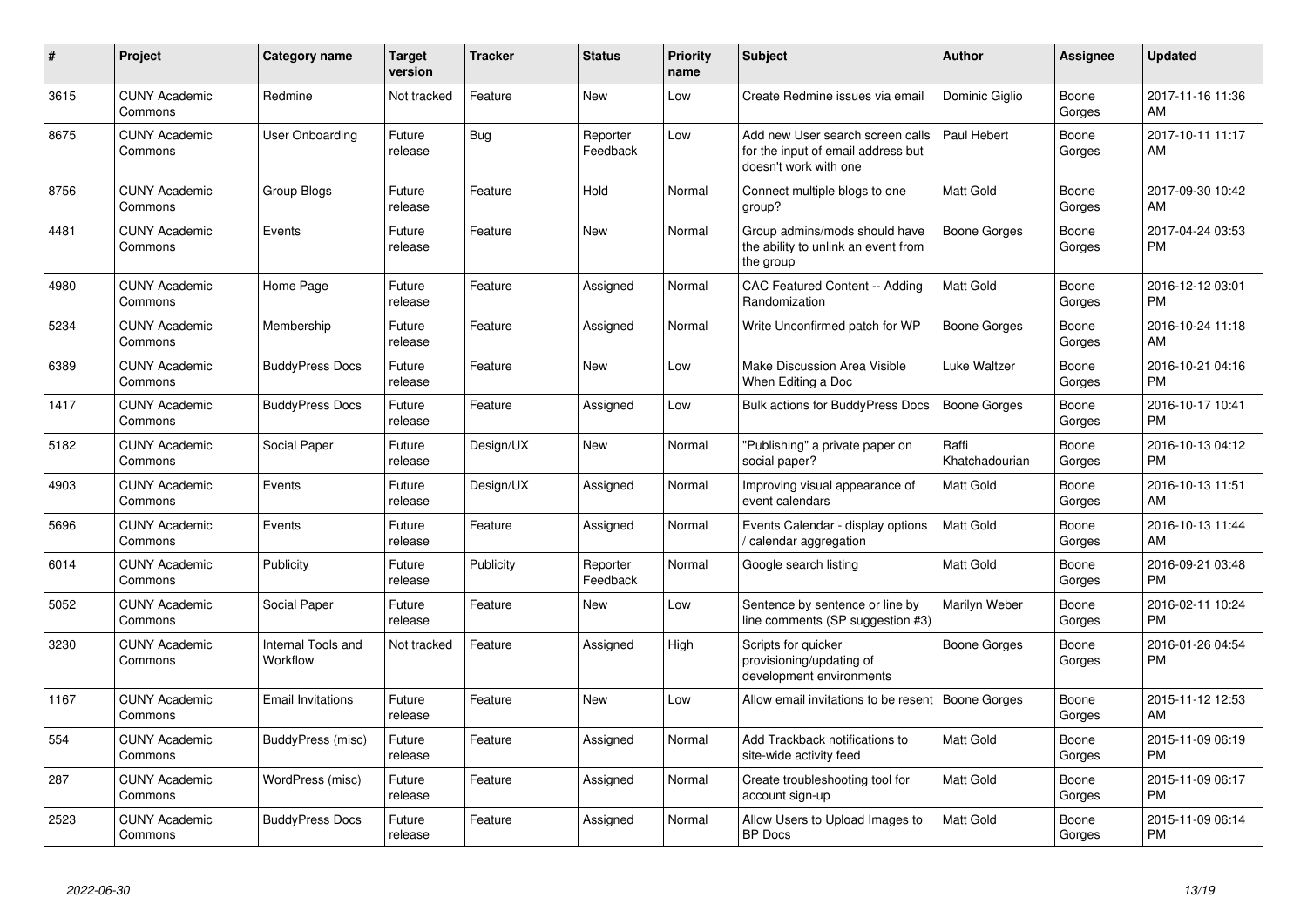| #    | Project                         | Category name            | <b>Target</b><br>version | Tracker   | <b>Status</b> | <b>Priority</b><br>name | <b>Subject</b>                                                                 | <b>Author</b>       | Assignee        | <b>Updated</b>                |
|------|---------------------------------|--------------------------|--------------------------|-----------|---------------|-------------------------|--------------------------------------------------------------------------------|---------------------|-----------------|-------------------------------|
| 1744 | <b>CUNY Academic</b><br>Commons | <b>BuddyPress Docs</b>   | Future<br>release        | Feature   | Assigned      | Normal                  | Spreadsheet-style Docs                                                         | Boone Gorges        | Boone<br>Gorges | 2015-11-09 06:13<br><b>PM</b> |
| 1460 | <b>CUNY Academic</b><br>Commons | Analytics                | Future<br>release        | Feature   | Assigned      | Normal                  | Update System Report                                                           | <b>Brian Foote</b>  | Boone<br>Gorges | 2015-11-09 06:13<br><b>PM</b> |
| 2610 | <b>CUNY Academic</b><br>Commons | Group Invitations        | Future<br>release        | Feature   | Assigned      | Low                     | Request: Custom invitation<br>message to group invites                         | local admin         | Boone<br>Gorges | 2015-11-09 06:13<br><b>PM</b> |
| 2325 | <b>CUNY Academic</b><br>Commons | BuddyPress (misc)        | Future<br>release        | Feature   | Assigned      | Low                     | Profile should have separate fields<br>for first/last names                    | local admin         | Boone<br>Gorges | 2015-11-09 06:09<br><b>PM</b> |
| 2013 | <b>CUNY Academic</b><br>Commons | <b>Public Portfolio</b>  | Future<br>release        | Feature   | Assigned      | Low                     | Have Profile Privacy Options show   Matt Gold<br>up only for filled-in fields  |                     | Boone<br>Gorges | 2015-11-09 06:09<br><b>PM</b> |
| 1165 | <b>CUNY Academic</b><br>Commons | <b>Email Invitations</b> | Future<br>release        | Feature   | Assigned      | Low                     | Allow saved lists of invitees under<br><b>Send Invites</b>                     | <b>Boone Gorges</b> | Boone<br>Gorges | 2015-11-09 06:03<br><b>PM</b> |
| 1166 | <b>CUNY Academic</b><br>Commons | <b>Email Invitations</b> | Future<br>release        | Feature   | New           | Low                     | Better organizational tools for Sent<br><b>Invites</b>                         | Boone Gorges        | Boone<br>Gorges | 2015-11-09 06:02<br><b>PM</b> |
| 519  | <b>CUNY Academic</b><br>Commons | <b>BuddyPress Docs</b>   | Future<br>release        | Feature   | Assigned      | Low                     | TOC for individual docs - for new<br>BP "wiki-like" plugin                     | scott voth          | Boone<br>Gorges | 2015-11-09 05:54<br><b>PM</b> |
| 1422 | <b>CUNY Academic</b><br>Commons | <b>BuddyPress Docs</b>   | Future<br>release        | Feature   | Assigned      | Normal                  | Make "created Doc" activity icons<br>non-mini                                  | Boone Gorges        | Boone<br>Gorges | 2015-11-09 05:48<br><b>PM</b> |
| 618  | <b>CUNY Academic</b><br>Commons | <b>BuddyPress Docs</b>   | Future<br>release        | Feature   | Assigned      | Normal                  | <b>BuddyPress Docs: export formats</b>                                         | Boone Gorges        | Boone<br>Gorges | 2015-11-09 05:38<br><b>PM</b> |
| 4592 | <b>CUNY Academic</b><br>Commons | Events                   | Future<br>release        | Design/UX | <b>New</b>    | Normal                  | Event Creation - Venue Dropdown<br>Slow                                        | Samantha Raddatz    | Boone<br>Gorges | 2015-09-14 04:56<br><b>PM</b> |
| 4238 | <b>CUNY Academic</b><br>Commons | Events                   | Future<br>release        | Feature   | Assigned      | Normal                  | Copy Events to Other Groups?                                                   | <b>Matt Gold</b>    | Boone<br>Gorges | 2015-07-02 10:08<br>AM        |
| 4053 | <b>CUNY Academic</b><br>Commons | Events                   | Future<br>release        | Feature   | Assigned      | Normal                  | Create new tab for past events                                                 | <b>Matt Gold</b>    | Boone<br>Gorges | 2015-05-12 02:10<br><b>PM</b> |
| 3308 | <b>CUNY Academic</b><br>Commons | Group Invitations        | Future<br>release        | Feature   | Assigned      | Normal                  | Allow members to rescind group<br>invitations                                  | <b>Matt Gold</b>    | Boone<br>Gorges | 2015-04-01 08:53<br><b>PM</b> |
| 3759 | <b>CUNY Academic</b><br>Commons | WordPress (misc)         | Future<br>release        | Feature   | Assigned      | Normal                  | Review Interface for Adding Users<br>to Blogs                                  | <b>Matt Gold</b>    | Boone<br>Gorges | 2015-03-24 05:52<br><b>PM</b> |
| 3042 | <b>CUNY Academic</b><br>Commons | <b>Public Portfolio</b>  | Future<br>release        | Feature   | Assigned      | Normal                  | Browsing member interests                                                      | Matt Gold           | Boone<br>Gorges | 2015-03-21 09:04<br><b>PM</b> |
| 2753 | <b>CUNY Academic</b><br>Commons | <b>Public Portfolio</b>  | Future<br>release        | Feature   | <b>New</b>    | Normal                  | Create actual actual tagification in<br>academic interests and other<br>fields | Micki Kaufman       | Boone<br>Gorges | 2015-01-05 08:52<br><b>PM</b> |
| 1562 | <b>CUNY Academic</b><br>Commons | <b>WordPress Plugins</b> | Future<br>release        | Feature   | Assigned      | Low                     | Play with NYT Collaborative<br><b>Authoring Tool</b>                           | <b>Matt Gold</b>    | Boone<br>Gorges | 2015-01-05 08:47<br><b>PM</b> |
| 658  | <b>CUNY Academic</b><br>Commons | <b>WordPress Plugins</b> | Future<br>release        | Feature   | Assigned      | Normal                  | Rebulid Sitewide Tag Suggestion                                                | <b>Matt Gold</b>    | Boone<br>Gorges | 2015-01-05 08:47<br><b>PM</b> |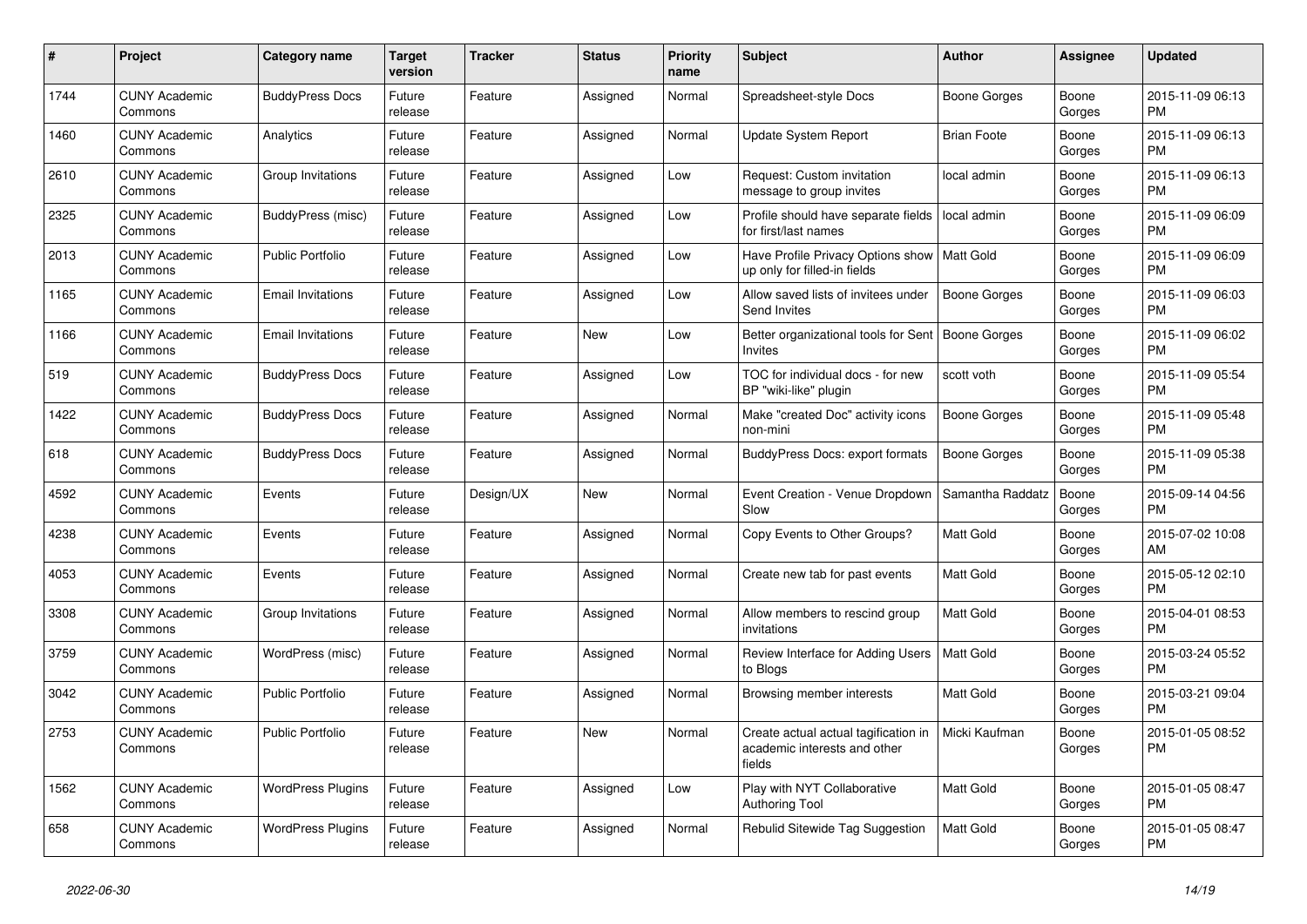| #     | Project                         | <b>Category name</b>     | <b>Target</b><br>version | <b>Tracker</b> | <b>Status</b>       | <b>Priority</b><br>name | <b>Subject</b>                                                             | <b>Author</b>    | Assignee          | <b>Updated</b>                |
|-------|---------------------------------|--------------------------|--------------------------|----------------|---------------------|-------------------------|----------------------------------------------------------------------------|------------------|-------------------|-------------------------------|
| 3475  | <b>CUNY Academic</b><br>Commons | Events                   | Future<br>release        | Feature        | Assigned            | Normal                  | Request to add plugin to<br>streamline room<br>booking/appointment booking | Naomi Barrettara | Boone<br>Gorges   | 2014-12-01 05:14<br><b>PM</b> |
| 3193  | <b>CUNY Academic</b><br>Commons | Group Forums             | Future<br>release        | Feature        | Assigned            | Normal                  | bbPress 2.x dynamic roles and<br><b>RBE</b>                                | Boone Gorges     | Boone<br>Gorges   | 2014-09-30 01:30<br><b>PM</b> |
| 2223  | <b>CUNY Academic</b><br>Commons | <b>WordPress Plugins</b> | Future<br>release        | Feature        | Assigned            | Low                     | Add Participad to the CUNY<br><b>Academic Commons</b>                      | Matt Gold        | Boone<br>Gorges   | 2014-09-17 10:03<br><b>PM</b> |
| 3419  | <b>CUNY Academic</b><br>Commons | Group Invitations        | 1.6.14                   | Bug            | Testing<br>Required | Normal                  | Neatening the display of<br>messages on group requests                     | <b>Matt Gold</b> | Boone<br>Gorges   | 2014-09-01 09:29<br><b>PM</b> |
| 3220  | <b>CUNY Academic</b><br>Commons | <b>Public Portfolio</b>  | Future<br>release        | Feature        | Assigned            | Normal                  | Add indent/outdent option to<br>Formatting Buttons on Profile<br>Page      | <b>Matt Gold</b> | Boone<br>Gorges   | 2014-05-21 10:39<br><b>PM</b> |
| 1888  | <b>CUNY Academic</b><br>Commons | Home Page                | Future<br>release        | Feature        | Assigned            | Normal                  | Refactor BP MPO Activity Filter to<br>support proper pagination            | Sarah Morgano    | Boone<br>Gorges   | 2014-05-01 07:11<br><b>PM</b> |
| 3080  | <b>CUNY Academic</b><br>Commons | <b>Group Files</b>       | Future<br>release        | Feature        | Assigned            | Low                     | Create a system to keep track of<br>file changes                           | <b>Matt Gold</b> | Boone<br>Gorges   | 2014-02-26 10:04<br><b>PM</b> |
| 3048  | <b>CUNY Academic</b><br>Commons | <b>Public Portfolio</b>  | Future<br>release        | Feature        | <b>New</b>          | Low                     | Images for rich text profile fields                                        | Boone Gorges     | Boone<br>Gorges   | 2014-02-19 12:56<br><b>PM</b> |
| 2618  | <b>NYCDH Community</b><br>Site  |                          |                          | Bug            | Assigned            | Low                     | Mark blogs as spam when created<br>by users marked as spam                 | Matt Gold        | Boone<br>Gorges   | 2013-06-09 11:38<br><b>PM</b> |
| 1508  | <b>CUNY Academic</b><br>Commons | WordPress (misc)         | Future<br>release        | Feature        | Assigned            | Normal                  | Share login cookies across<br>mapped domains                               | Boone Gorges     | Boone<br>Gorges   | 2012-07-02 12:12<br><b>PM</b> |
| 599   | <b>CUNY Academic</b><br>Commons | BuddyPress (misc)        | Future<br>release        | Feature        | Assigned            | Normal                  | Consider adding rating plugins for<br><b>BuddyPress/BBPress</b>            | <b>Matt Gold</b> | Boone<br>Gorges   | 2011-08-22 06:50<br><b>PM</b> |
| 585   | <b>CUNY Academic</b><br>Commons | Group Forums             | Future<br>release        | Feature        | Assigned            | Normal                  | Merge Forum Topics                                                         | Sarah Morgano    | Boone<br>Gorges   | 2011-07-06 04:11<br><b>PM</b> |
| 635   | <b>CUNY Academic</b><br>Commons | BuddyPress (misc)        | Future<br>release        | Feature        | Assigned            | Normal                  | Big Blue Button -<br>Videoconferencing in Groups and<br><b>Blogs</b>       | <b>Matt Gold</b> | Boone<br>Gorges   | 2011-03-14 03:24<br><b>PM</b> |
| 500   | <b>CUNY Academic</b><br>Commons | BuddyPress (misc)        | Future<br>release        | Feature        | Assigned            | Normal                  | Export Group Data                                                          | <b>Matt Gold</b> | Boone<br>Gorges   | 2010-12-19 12:09<br><b>PM</b> |
| 435   | <b>CUNY Academic</b><br>Commons | BuddyPress (misc)        | Future<br>release        | Feature        | Assigned            | Normal                  | Include Avatar Images in Forum<br><b>Post Notification Emails</b>          | <b>Matt Gold</b> | Boone<br>Gorges   | 2010-12-08 12:40<br><b>PM</b> |
| 377   | <b>CUNY Academic</b><br>Commons | BuddyPress (misc)        | Future<br>release        | Feature        | Assigned            | Normal                  | Like buttons                                                               | <b>Matt Gold</b> | Boone<br>Gorges   | 2010-11-16 05:13<br><b>PM</b> |
| 58    | <b>CUNY Academic</b><br>Commons | BuddyPress (misc)        | Future<br>release        | Feature        | Assigned            | Low                     | Make member search sortable by<br>last name                                | Roberta Brody    | Boone<br>Gorges   | 2010-08-26 02:38<br><b>PM</b> |
| 11968 | JustPublics@365<br>MediaCamp    |                          |                          | Feature        | New                 | Normal                  | Nanoscience Retractable Display<br>Unit                                    | Donald Cherry    | Bonnie<br>Eissner | 2021-02-19 08:50<br>AM        |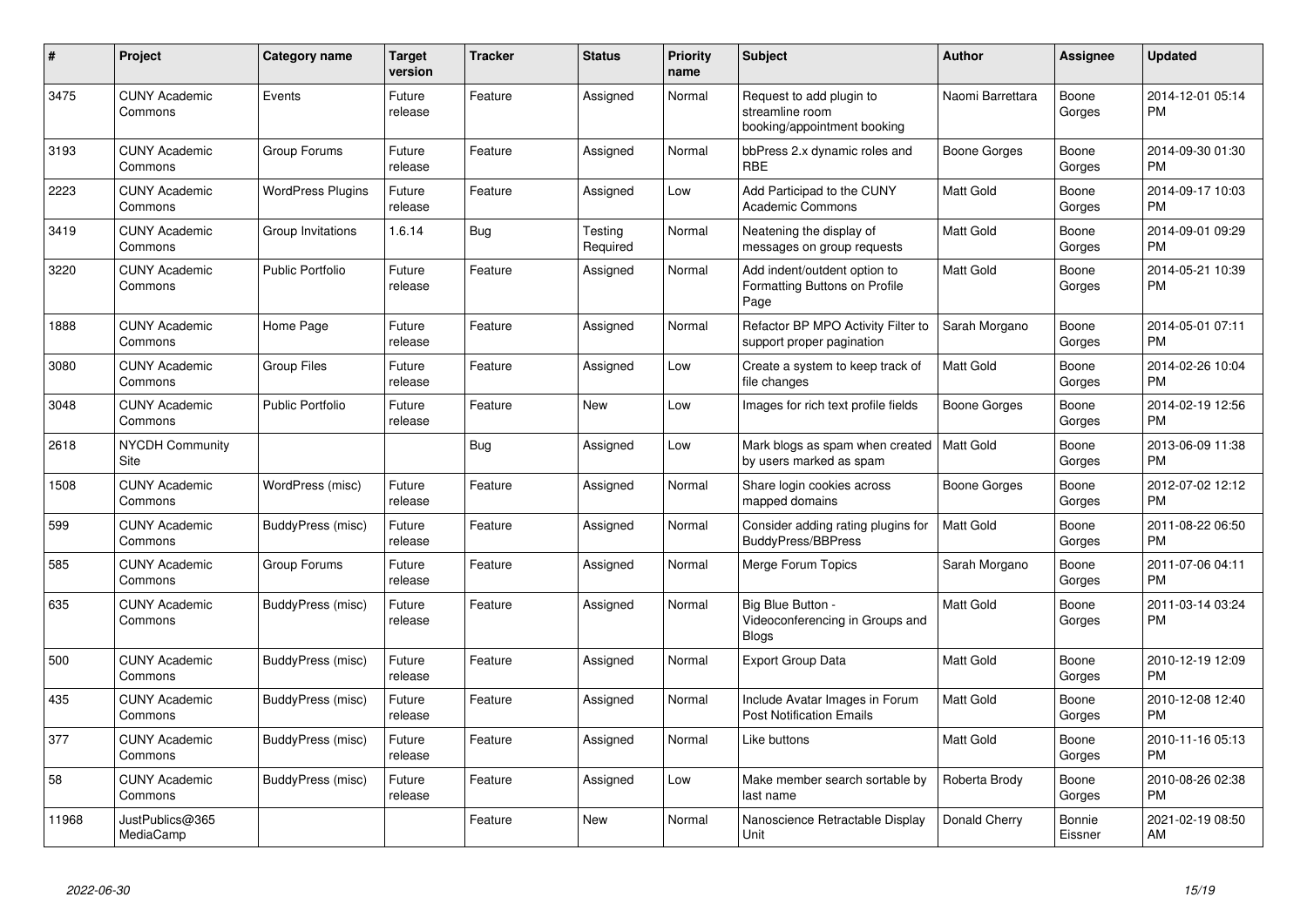| $\vert$ # | Project                         | Category name            | <b>Target</b><br>version | <b>Tracker</b> | <b>Status</b>        | <b>Priority</b><br>name | <b>Subject</b>                                                                             | <b>Author</b>           | Assignee | <b>Updated</b>                |
|-----------|---------------------------------|--------------------------|--------------------------|----------------|----------------------|-------------------------|--------------------------------------------------------------------------------------------|-------------------------|----------|-------------------------------|
| 2576      | <b>NYCDH Community</b><br>Site  |                          |                          | <b>Bug</b>     | Hold                 | Low                     | Test Next Button in Javascript<br><b>Tutorial Under Activities</b>                         | <b>Mark Newton</b>      | Alex Gil | 2013-05-18 02:55<br><b>PM</b> |
| 2577      | <b>NYCDH Community</b><br>Site  |                          |                          | Feature        | Assigned             | Low                     | Investigate Potential to Add Links<br>to the Forum                                         | <b>Mark Newton</b>      | Alex Gil | 2013-05-16 09:40<br><b>PM</b> |
| 16314     | <b>CUNY Academic</b><br>Commons | <b>WordPress Plugins</b> |                          | Feature        | <b>New</b>           | Normal                  | Install Multicollab plug-in?                                                               | Raffi<br>Khatchadourian |          | 2022-06-29 03:44<br><b>PM</b> |
| 16318     | <b>CUNY Academic</b><br>Commons |                          |                          | <b>Bug</b>     | <b>New</b>           | Normal                  | Unable to Access block editor or<br>embed YouTube videos in new<br>pages, in one site only | Syelle Graves           |          | 2022-06-29 02:24<br><b>PM</b> |
| 15169     | <b>CUNY Academic</b><br>Commons |                          | 2.0.3                    | Support        | Reporter<br>Feedback | Normal                  | new Prelude website zipfiles for<br>custom theme and other files.                          | Marilyn Weber           |          | 2022-06-29 11:32<br>AM        |
| 15613     | <b>CUNY Academic</b><br>Commons |                          | 2.0.3                    | Feature        | Reporter<br>Feedback | Normal                  | Adding "Passster" plugin                                                                   | Laurie Hurson           |          | 2022-06-29 11:32<br>AM        |
| 15655     | <b>CUNY Academic</b><br>Commons |                          | 2.0.3                    | Support        | Reporter<br>Feedback | Normal                  | Event Aggregator plugin?                                                                   | Marilyn Weber           |          | 2022-06-29 11:32<br>AM        |
| 16294     | <b>CUNY Academic</b><br>Commons |                          |                          | Bug            | <b>New</b>           | Urgent                  | CAC is down                                                                                | Raffi<br>Khatchadourian |          | 2022-06-27 02:00<br><b>PM</b> |
| 16290     | <b>CUNY Academic</b><br>Commons |                          |                          | Feature        | Reporter<br>Feedback | Normal                  | Add Table Of Contents Block<br>plug-in                                                     | Raffi<br>Khatchadourian |          | 2022-06-24 10:26<br>AM        |
| 16255     | <b>CUNY Academic</b><br>Commons | WordPress (misc)         |                          | Bug            | <b>New</b>           | Normal                  | Need to define 'MULTISITE'<br>constant in wp-config.php                                    | Raymond Hoh             |          | 2022-06-19 09:31<br>AM        |
| 16099     | <b>CUNY Academic</b><br>Commons |                          |                          | Support        | Reporter<br>Feedback | Normal                  | request for Newsletter Glue                                                                | Marilyn Weber           |          | 2022-05-13 12:14<br><b>PM</b> |
| 11843     | <b>CUNY Academic</b><br>Commons | WordPress (misc)         | Future<br>release        | Design/UX      | <b>New</b>           | Normal                  | Tweaking the Gutenberg Editor<br>Interface                                                 | Laurie Hurson           |          | 2022-04-26 12:00<br><b>PM</b> |
| 10380     | <b>CUNY Academic</b><br>Commons | WordPress (misc)         | Future<br>release        | Feature        | In Progress          | Normal                  | Remove blacklisted plugins                                                                 | Boone Gorges            |          | 2022-04-26 12:00<br><b>PM</b> |
| 15685     | <b>CUNY Academic</b><br>Commons |                          |                          | Support        | <b>New</b>           | High                    | problem with chrome?                                                                       | Marilyn Weber           |          | 2022-04-25 03:40<br><b>PM</b> |
| 15923     | <b>CUNY Academic</b><br>Commons |                          | Not tracked              | Feature        | Reporter<br>Feedback | Normal                  | <b>Bellows Plugin Adjustments</b>                                                          | Laurie Hurson           |          | 2022-04-20 10:10<br>AM        |
| 15816     | <b>CUNY Academic</b><br>Commons |                          | Not tracked              | Support        | <b>New</b>           | Normal                  | slow loading at SPS                                                                        | Marilyn Weber           |          | 2022-04-05 01:26<br><b>PM</b> |
| 15757     | <b>CUNY Academic</b><br>Commons |                          |                          | Bug            | <b>New</b>           | Normal                  | Members # do not match                                                                     | Laurie Hurson           |          | 2022-03-30 04:52<br><b>PM</b> |
| 15565     | <b>CUNY Academic</b><br>Commons |                          |                          | Support        | <b>New</b>           | Normal                  | Events - send updates to an email<br>listserv                                              | Marilyn Weber           |          | 2022-03-10 01:06<br><b>PM</b> |
| 15370     | <b>CUNY Academic</b><br>Commons |                          |                          | Support        | Reporter<br>Feedback | Normal                  | All-in-One Event Calendar?                                                                 | Marilyn Weber           |          | 2022-02-17 11:03<br>AM        |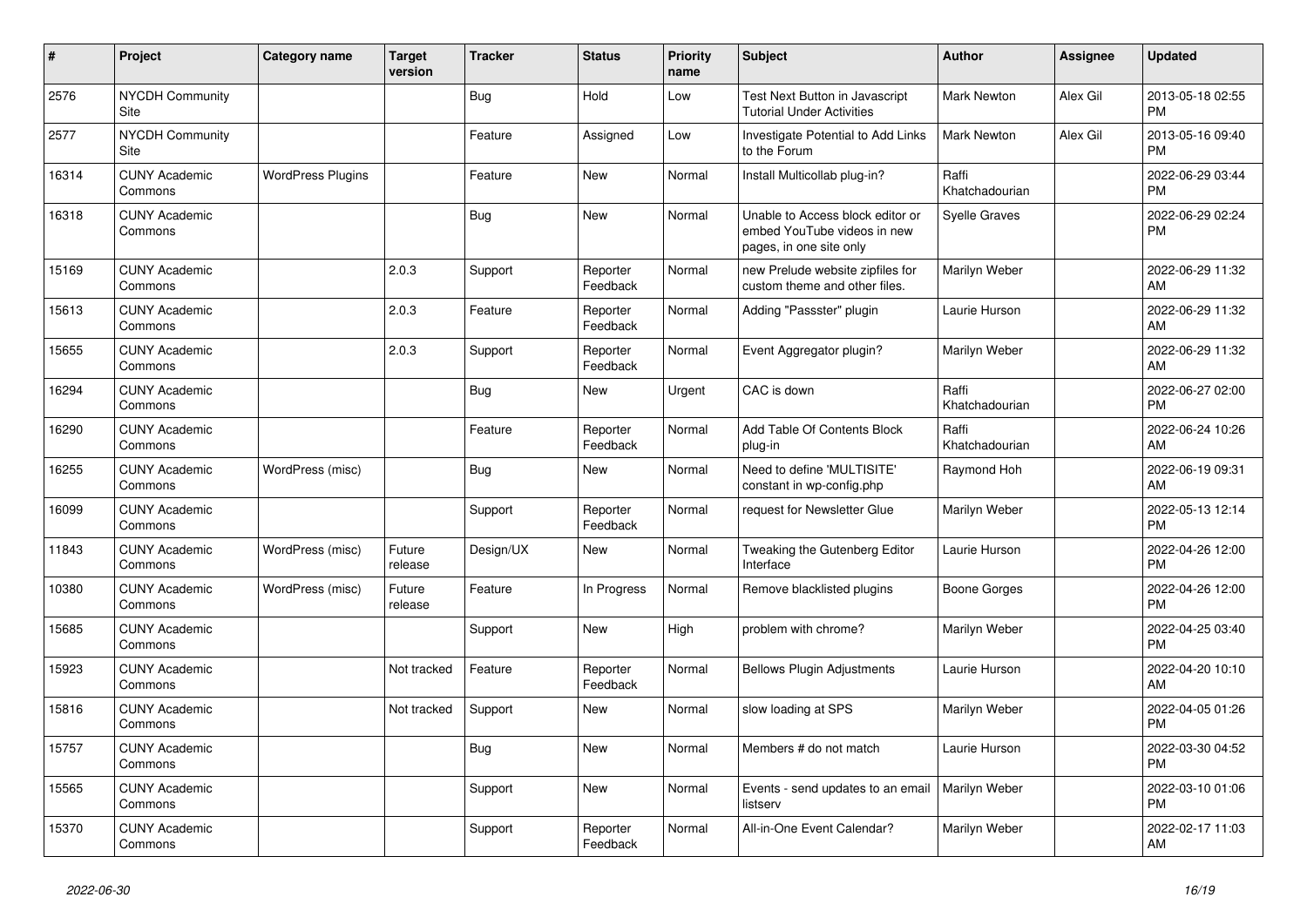| #     | Project                         | <b>Category name</b>    | <b>Target</b><br>version | <b>Tracker</b> | <b>Status</b>        | Priority<br>name | <b>Subject</b>                                                       | <b>Author</b>           | <b>Assignee</b> | <b>Updated</b>                |
|-------|---------------------------------|-------------------------|--------------------------|----------------|----------------------|------------------|----------------------------------------------------------------------|-------------------------|-----------------|-------------------------------|
| 15176 | <b>CUNY Academic</b><br>Commons |                         | Not tracked              | Support        | Reporter<br>Feedback | Normal           | Archiving Q Writing & Old<br>Wordpress Sites on the Commons          | Laurie Hurson           |                 | 2022-02-08 10:28<br>AM        |
| 15260 | <b>CUNY Academic</b><br>Commons |                         |                          | Support        | Reporter<br>Feedback | Normal           | Diacritical markings   European<br><b>Stages</b>                     | Marilyn Weber           |                 | 2022-02-04 08:16<br>AM        |
| 15045 | <b>CUNY Academic</b><br>Commons |                         |                          | Support        | <b>New</b>           | Normal           | no result for KCeL in the search<br>box on the commons               | Marilyn Weber           |                 | 2021-12-10 11:29<br>AM        |
| 13650 | <b>CUNY Academic</b><br>Commons | Group Library           | Future<br>release        | Feature        | <b>New</b>           | Normal           | Forum Attachments in Group<br>Library                                | Laurie Hurson           |                 | 2021-11-19 12:30<br><b>PM</b> |
| 14940 | <b>CUNY Academic</b><br>Commons |                         |                          | <b>Bug</b>     | <b>New</b>           | Normal           | Discrepancy between Commons<br>profile "sites" and actual # of sites | Laurie Hurson           |                 | 2021-11-08 11:09<br>AM        |
| 14936 | <b>CUNY Academic</b><br>Commons |                         |                          | Bug            | <b>New</b>           | Normal           | Commons websites blocked by<br>SPS campus network                    | Laurie Hurson           |                 | 2021-11-03 03:57<br><b>PM</b> |
| 14911 | <b>CUNY Academic</b><br>Commons | <b>WordPress Themes</b> | Not tracked              | Support        | <b>New</b>           | Normal           | Twentytwentyone theme                                                | Marilyn Weber           |                 | 2021-10-28 10:37<br>AM        |
| 14900 | <b>CUNY Academic</b><br>Commons |                         | Not tracked              | Support        | Reporter<br>Feedback | Normal           | previous theme?                                                      | Marilyn Weber           |                 | 2021-10-25 10:31<br>AM        |
| 14842 | <b>CUNY Academic</b><br>Commons |                         | Not tracked              | Support        | Reporter<br>Feedback | Normal           | Question about widgets and block<br>editor                           | Gina Cherry             |                 | 2021-10-06 03:01<br><b>PM</b> |
| 14792 | <b>CUNY Academic</b><br>Commons |                         |                          | <b>Bug</b>     | <b>New</b>           | Normal           | Inconsistent email notifications<br>from gravity forms               | Raffi<br>Khatchadourian |                 | 2021-10-04 01:50<br><b>PM</b> |
| 14784 | <b>CUNY Academic</b><br>Commons |                         |                          | Support        | Reporter<br>Feedback | Normal           | User report of logo problem when<br>using Customizer theme           | Marilyn Weber           |                 | 2021-09-17 10:25<br>AM        |
| 14629 | <b>CUNY Academic</b><br>Commons |                         | Not tracked              | Bug            | Reporter<br>Feedback | Normal           | Possible Post Order Bug?                                             | <b>Syelle Graves</b>    |                 | 2021-09-14 10:47<br>AM        |
| 14538 | <b>CUNY Academic</b><br>Commons |                         | Not tracked              | Support        | Reporter<br>Feedback | Normal           | <b>Weebly To Commons</b>                                             | Laurie Hurson           |                 | 2021-09-14 10:47<br>AM        |
| 14398 | <b>CUNY Academic</b><br>Commons |                         | Not tracked              | Support        | Reporter<br>Feedback | Normal           | Events plug-in notification problem                                  | Marilyn Weber           |                 | 2021-05-11 11:21<br>AM        |
| 14074 | <b>CUNY Academic</b><br>Commons | WordPress (misc)        | Not tracked              | Support        | Reporter<br>Feedback | Normal           | page password protection problem                                     | Marilyn Weber           |                 | 2021-03-02 11:03<br>AM        |
| 13912 | <b>CUNY Academic</b><br>Commons |                         | Not tracked              | Feature        | Hold                 | Low              | posting "missed schedule"                                            | Marilyn Weber           |                 | 2021-02-23 10:46<br>AM        |
| 13975 | <b>CUNY Academic</b><br>Commons | Social Paper            | Not tracked              | Support        | Reporter<br>Feedback | Normal           | can't approve comments on Social<br>Paper paper                      | Marilyn Weber           |                 | 2021-02-12 09:33<br>AM        |
| 13255 | <b>CUNY Academic</b><br>Commons |                         | Not tracked              | Support        | Reporter<br>Feedback | Normal           | Accessibility problems                                               | Marilyn Weber           |                 | 2020-09-01 05:48<br><b>PM</b> |
| 12436 | <b>CUNY Academic</b><br>Commons |                         | Not tracked              | <b>Bug</b>     | Assigned             | Normal           | Nightly system downtime                                              | Boone Gorges            |                 | 2020-08-01 09:30<br>AM        |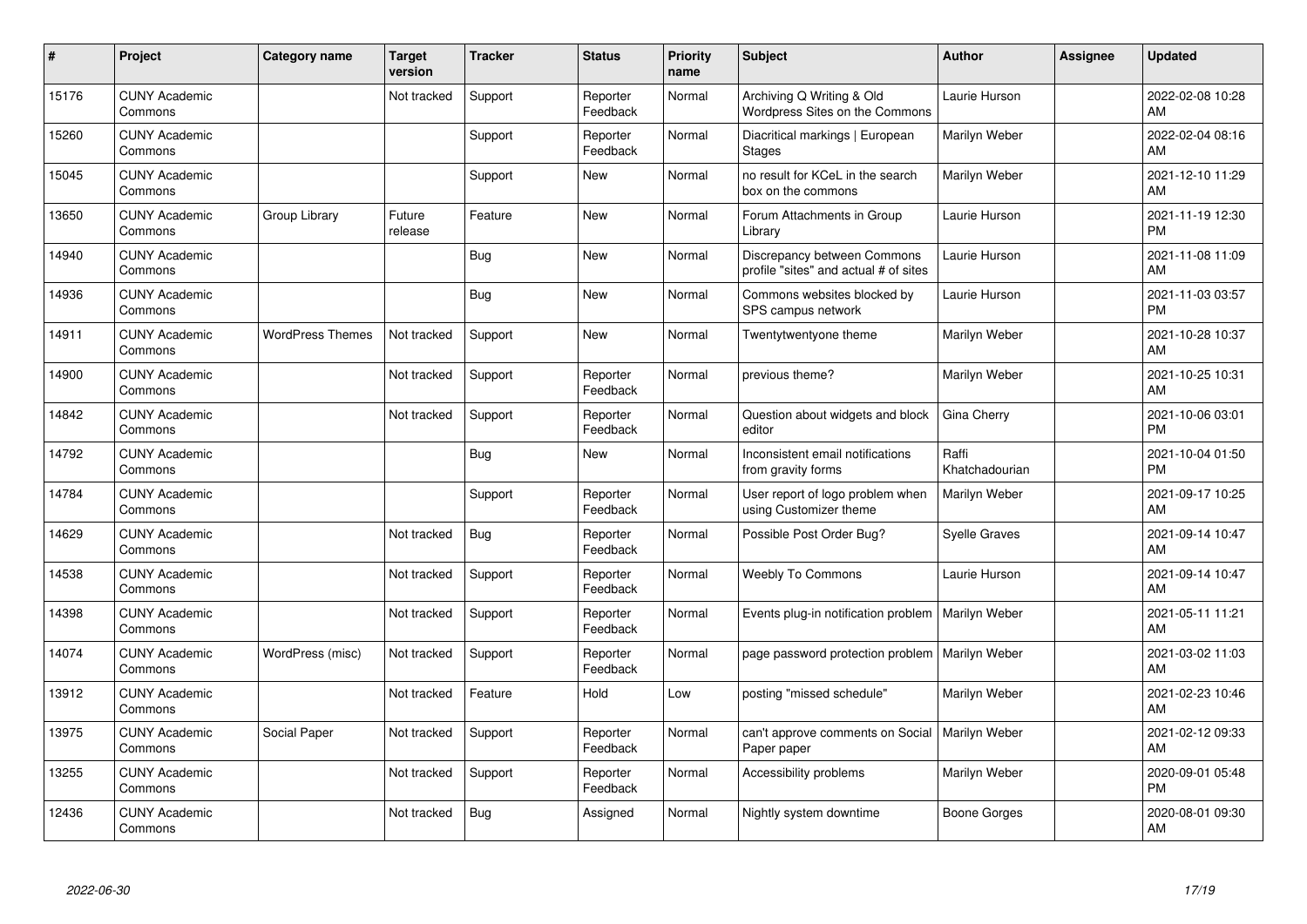| #     | <b>Project</b>                  | <b>Category name</b>     | <b>Target</b><br>version | <b>Tracker</b> | <b>Status</b>        | <b>Priority</b><br>name | <b>Subject</b>                                                                                | <b>Author</b> | Assignee | <b>Updated</b>                |
|-------|---------------------------------|--------------------------|--------------------------|----------------|----------------------|-------------------------|-----------------------------------------------------------------------------------------------|---------------|----------|-------------------------------|
| 13048 | <b>CUNY Academic</b><br>Commons | Shortcodes and<br>embeds | Future<br>release        | Feature        | New                  | Normal                  | Jupyter Notebooks support                                                                     | Boone Gorges  |          | 2020-07-14 11:46<br>AM        |
| 13034 | <b>CUNY Academic</b><br>Commons |                          | Not tracked              | Support        | Reporter<br>Feedback | Normal                  | a site is asking people to join the<br>Commons to get a download                              | Marilyn Weber |          | 2020-07-12 07:23<br>AM        |
| 12573 | <b>CUNY Academic</b><br>Commons | <b>WordPress Plugins</b> | Future<br>release        | Bug            | <b>New</b>           | Normal                  | <b>CommentPress Core Issues</b>                                                               | scott voth    |          | 2020-03-24 04:32<br><b>PM</b> |
| 12360 | <b>CUNY Academic</b><br>Commons | <b>WordPress Themes</b>  | Not tracked              | Bug            | Reporter<br>Feedback | Normal                  | site just says "DANTE We are<br>currently in maintenance mode,<br>please check back shortly." | Marilyn Weber |          | 2020-02-04 12:13<br><b>PM</b> |
| 12352 | <b>CUNY Academic</b><br>Commons |                          | Not tracked              | Support        | New                  | Normal                  | "posts list" page builder block<br>option                                                     | Marilyn Weber |          | 2020-02-03 01:29<br><b>PM</b> |
| 12350 | <b>CUNY Academic</b><br>Commons | Blogs (BuddyPress)       | Not tracked              | Support        | Reporter<br>Feedback | Normal                  | URL creation problem                                                                          | Marilyn Weber |          | 2020-02-03 11:27<br>AM        |
| 12328 | <b>CUNY Academic</b><br>Commons |                          | Not tracked              | Support        | <b>New</b>           | Normal                  | Sign up Code for Non-CUNY<br>Faculty                                                          | Laurie Hurson |          | 2020-01-28 10:25<br>AM        |
| 12198 | <b>CUNY Academic</b><br>Commons |                          | Not tracked              | Bug            | Reporter<br>Feedback | Normal                  | Duplicate listing in My Sites                                                                 | Tom Harbison  |          | 2019-12-09 05:50<br><b>PM</b> |
| 11519 | <b>CUNY Academic</b><br>Commons |                          | Not tracked              | Support        | Assigned             | Normal                  | comment option not appearing                                                                  | Marilyn Weber |          | 2019-09-24 10:28<br>AM        |
| 11860 | <b>CUNY Academic</b><br>Commons | Registration             | Future<br>release        | Feature        | New                  | Normal                  | <b>Ensure Students Are Aware They</b><br>Can Use Aliases At Registration                      | scott voth    |          | 2019-09-24 08:46<br>AM        |
| 11848 | <b>CUNY Academic</b><br>Commons |                          | Not tracked              | Support        | Hold                 | Normal                  | a Dean of Faculty wants to share<br>a large file                                              | Marilyn Weber |          | 2019-09-24 08:44<br>AM        |
| 11788 | <b>CUNY Academic</b><br>Commons | <b>WordPress Plugins</b> | Future<br>release        | Support        | Reporter<br>Feedback | Normal                  | Plugin Request - Browse Aloud                                                                 | scott voth    |          | 2019-09-24 08:42<br>AM        |
| 10273 | <b>CUNY Academic</b><br>Commons | Registration             | Not tracked              | Support        | Reporter<br>Feedback | Normal                  | users combining CF and campus<br>address                                                      | Marilyn Weber |          | 2019-09-18 10:58<br>AM        |
| 11787 | <b>CUNY Academic</b><br>Commons |                          | Not tracked              | Support        | Reporter<br>Feedback | Normal                  | automated comments notifications<br>on ZenDesk                                                | Marilyn Weber |          | 2019-08-26 06:18<br><b>PM</b> |
| 11771 | <b>CUNY Academic</b><br>Commons |                          | Not tracked              | Support        | Reporter<br>Feedback | Normal                  | post displays in sections                                                                     | Marilyn Weber |          | 2019-08-20 10:34<br>AM        |
| 11556 | <b>CUNY Academic</b><br>Commons | Courses                  | Not tracked              | <b>Bug</b>     | Reporter<br>Feedback | Normal                  | Instructor name given in course<br>listina                                                    | Tom Harbison  |          | 2019-06-25 04:12<br><b>PM</b> |
| 11509 | <b>CUNY Academic</b><br>Commons |                          | Not tracked              | Support        | Reporter<br>Feedback | Normal                  | deleted Page causing a Menu<br>problem?                                                       | Marilyn Weber |          | 2019-06-04 09:54<br>AM        |
| 11415 | <b>CUNY Academic</b><br>Commons | <b>WordPress Plugins</b> | Not tracked              | Bug            | Reporter<br>Feedback | Normal                  | <b>Blog Subscriptions in Jetpack</b>                                                          | Laurie Hurson |          | 2019-05-14 10:34<br>AM        |
| 11392 | <b>CUNY Academic</b><br>Commons |                          | Future<br>release        | Bug            | <b>New</b>           | Normal                  | Migrate users away from<br><b>StatPress</b>                                                   | Boone Gorges  |          | 2019-04-23 03:53<br><b>PM</b> |